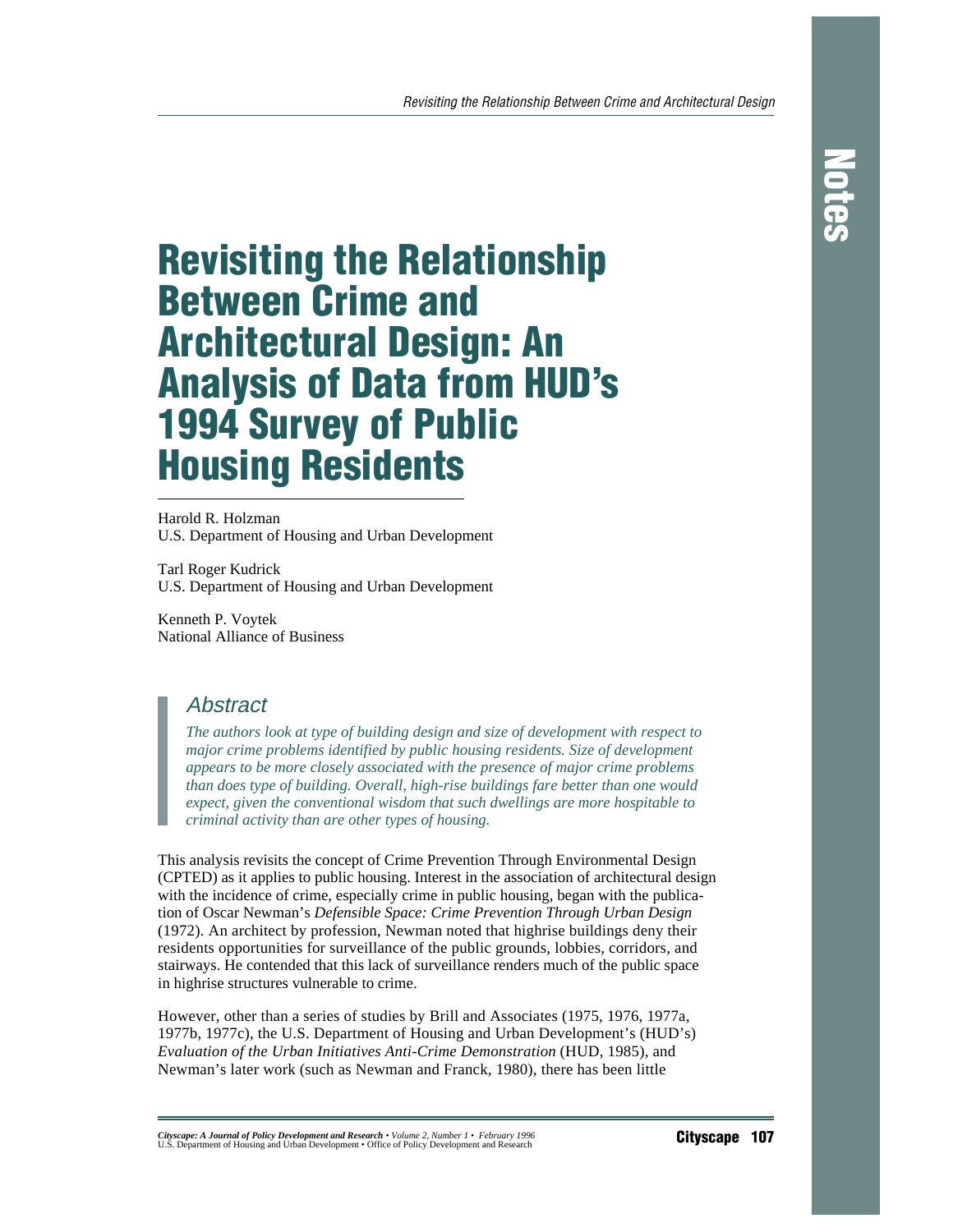systematic research on CPTED issues in public housing in the United States. Clarke (1994) suggests that Newman's "environmental determinism" provoked something of a reaction among behavioral scientists, resulting in the widespread adoption of "social determinism" in the study of crime in public housing that quickly became the dominant approach. Notwithstanding the popularity of particular explanatory models, Keyes (1992) notes that government-sponsored research on crime in public housing was sharply reduced during the Reagan administration, stating that "the period of serious investigation of management and crime reduction was over. Research was out." When research on crime in public housing began again in the late 1980s, recognition of the unusually rapid and significant impact of crack cocaine on the quality of life in urban communities thrust illicit drug traffic to center stage (Weisel, 1990; Webster and Connors, 1992; Skogan and Annan, 1994; Feins et al., 1994; Popkin et al., 1995).

Data from HUD's 1994 Survey of Public Housing Residents: Crime and Crime Prevention in Public Housing ("the Survey") provided an opportunity for a fresh look at architecture as a criminogenic factor. Presented here is an examination of the association between building design/development size and public housing residents' perception of crime problems in their communities. In the course of the analysis, data on several other variables, such as disorder and resident support for a variety of crime-control strategies, will also be analyzed.

# The Survey

The Survey, conducted by telephone, collected information from public housing residents about their fear of crime, their assessment of the local crime problem, and their opinion of crime-prevention strategies in their development. HUD's Offices of Public and Indian Housing (PIH) and Policy Development and Research (PD&R) collaborated on the Survey, intending that it inform policy deliberations on public housing crime prevention by increasing HUD's understanding of residents' preferences regarding crime-reduction strategies. The research was performed by the Research Triangle Institute (RTI) through telephone interviews of a national sample of 1,547 public housing residents.

# Research Methodology

#### Sampling

A sample of 1,547 residents of public housing located in the continental United States were interviewed. A multiphase probability sampling design was used to select the survey participants. The sampling process began with the selection of a stratified random sample from HUD's "951" computerized file of the approximately 1.3 million public housing addresses in the United States.<sup>1</sup> The sample was stratified by census region, size of public housing authority, and type of housing (that is, elderly or family). Ultimately, the sample was weighted up to provide estimates for the public housing population as a whole. In addition, these weights were adjusted to reduce biases from limited coverage of the public housing universe and nonresponses, yielding the final analysis weights.

By design, the Survey oversampled the public housing most likely to have serious crime problems: family developments in public housing authorities (PHAs) with at least 1,250 units. These PHAs are generally found in the most densely populated urban jurisdictions where crime rates, particularly with respect to violent offenses, tend to be highest. Seven of every 10 Survey respondents live in family developments and about one-fifth (21.5 percent) in housing reserved for the elderly; the remaining 8.5 percent did not respond to the question. In the actual public housing population, roughly one-third (35 percent) of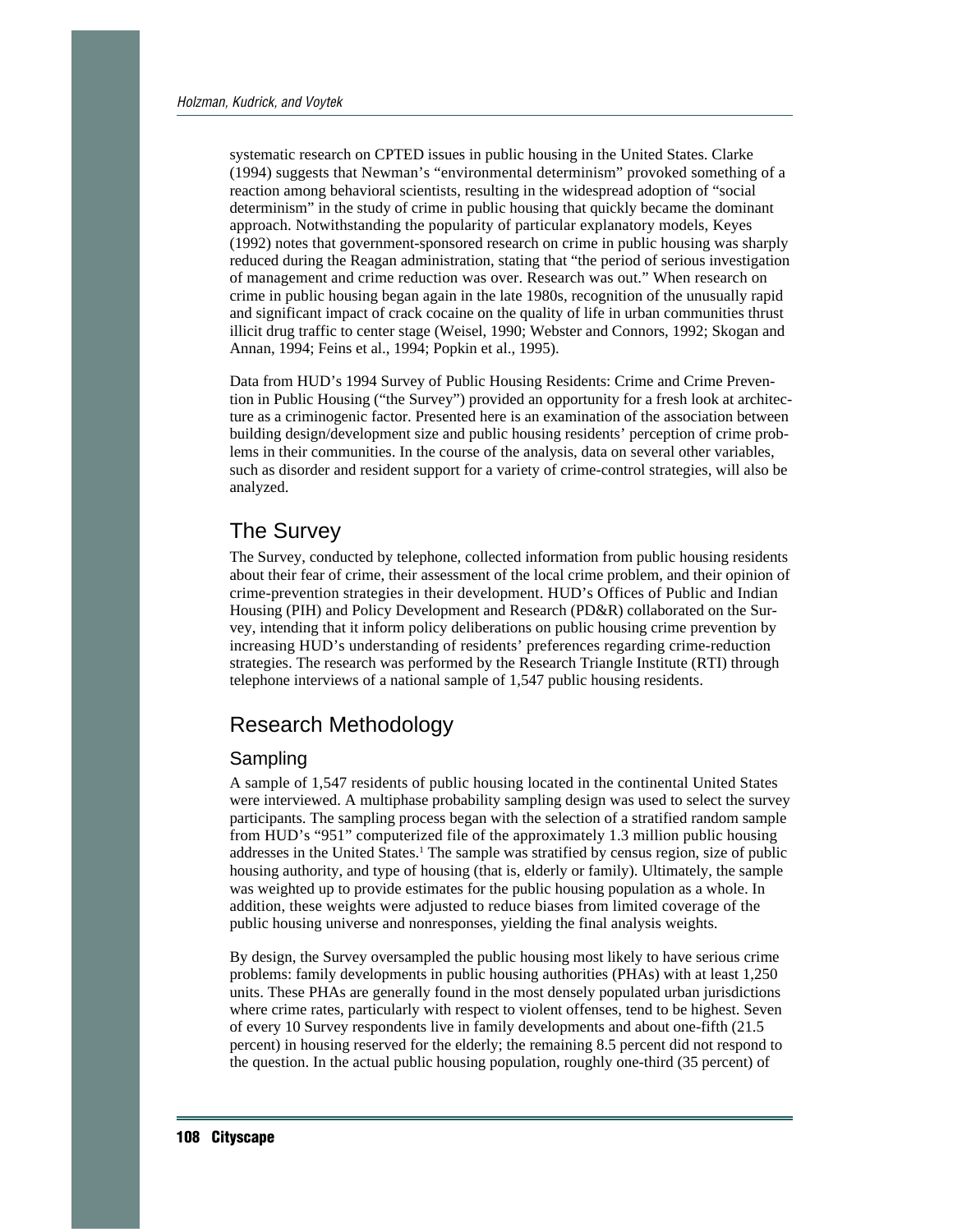households are classified as "elderly" and are thus substantially underrepresented in this sample (Goering, Kamely, and Richardson, 1994). The aggregate response rate for the Survey was 75 percent. Some four out of five (81 percent) of those contacted at eligible addresses agreed to be interviewed, with virtually all respondents completing the process. A screening response rate (for eligible respondents) of 93 percent multiplied by 81 percent yields the aggregate rate of 75 percent.

#### Data Collection: The Choice of Telephone Interviews

The severely disadvantaged economic status of public housing residents as a population is well documented. Thus the researchers assumed that a relatively large proportion of public housing families might not have telephone service and would be excluded from the sampling process if data collection involved telephone interviews. Despite these concerns, time and cost constraints, coupled with desire for a survey of national scope, dictated the use of telephone interviewing. Hence the stratified random sample of public housing addresses in the United States was sent to a commercial address-matching firm so that telephone numbers could be paired with addresses. Slightly more than 40 percent of the public housing addresses produced telephone numbers.

The impact of restricting the Survey to households with telephones is unclear. International victimization studies have involved populations without widespread telephone service. Associated research directed to the issue of whether the victimization experience of households without telephone service differed from that of households with telephones indicates that some difference may exist: namely, a higher risk of victimization for households with telephones (van Dijk, Mayhew, and Killias, 1990). However, in the context of international research, telephone ownership was highly correlated with above-average income. Despite the inherent difficulty of making cross-cultural comparisons, the international victimization surveys involved the general population, not the largely low-income population targeted here.

As discussed below, the 1994 Survey respondents match fairly well in several important ways with the population profile of U.S. public housing residents. Whether this resemblance extends to experience with criminal victimization, to perceptions of personal safety, or to attitudes about crime prevention is open to question.<sup>2</sup>

#### Comparing the Sample and the Population

The analysis presented in this article is limited to the family (as opposed to elderly) projects in the Survey and involves a sample of the Nation's biggest PHAs—those with 1,250 or more units. These PHAs were divided into two categories: large (1,250–3,999 units) and largest (4,000–49,999 units). Since the two groups together account for fewer than 5 percent of all housing authorities, the Survey oversampled them in terms of their representation in the universe (see exhibit 1). However, their share of respondents in the sample virtually matches their share of the total number of units in the public housing universe, namely 58 percent. With respect to sex and race/ethnicity of the public housing population as a whole, the sample tallies reasonably well with recent estimates from HUD's Multifamily Tenant Characteristics System (MTCS) (Goering, Kamely, and Richardson, 1994). Both the Survey and MTCS report that about three out of four (76 percent) households are headed by women. Some 36 percent of the Survey's respondents are white, while MTCS reports 29 percent white. Conversely, the percent of African-American respondents in the Survey's sample is slightly lower, at 48 percent, than the MTCS figure of 54 percent. With regard to Hispanic residents, the Survey and MTCS report 12 and 13 percent, respectively.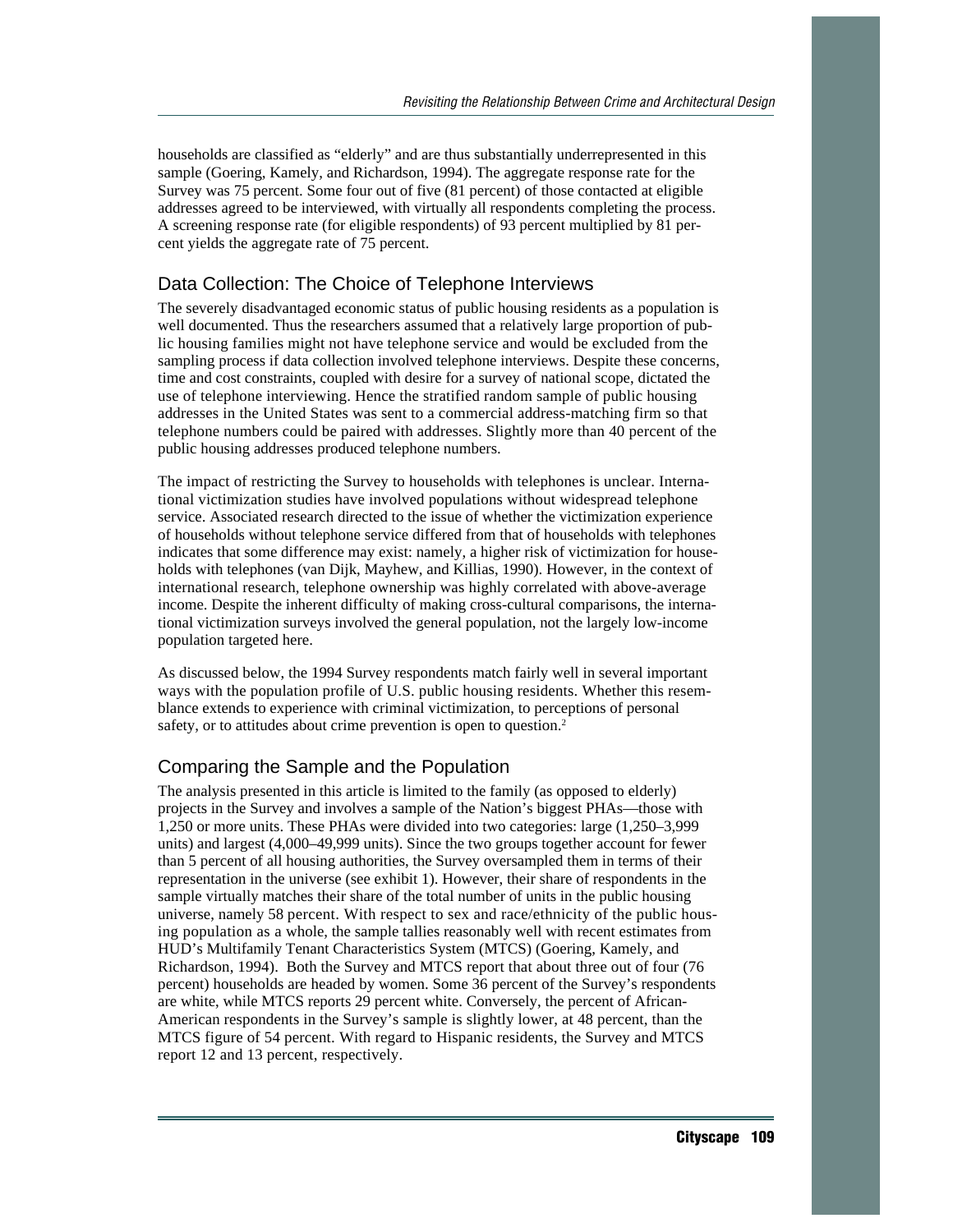#### **Exhibit 1**

Public Housing Authorities in the United States, by Size



# Data Analysis: Architectural Design and Perceptions of Crime and Disorder

Existing research on "defensible space" in public housing suggests that size of development and type of building influence vulnerability to crime. Examination of the Survey data indicates that the size of the PHA is also a factor. Since our analysis is based on a relatively small national sample that has subsequently been weighted up to reflect the public housing universe as a whole, only the clearest and most important patterns between key variables are described. We believe that some of these patterns are provocative, because they challenge the conventional wisdom on crime in public housing.

#### Size of Development

The first research issue to be addressed is the association of the size of the development that is, the number of units it contains—with residents' perceptions of crime and disorder. Some empirical research suggests that residents of large developments—those with hundreds of units—suffer greater rates of criminal victimization than households in small public housing enclaves (Newman, 1972; Newman and Franck, 1980; Roncek, Bell, and Francik, 1981). Table 1 displays data for just the large and largest<sup>3</sup> PHAs, since only housing authorities in these two categories routinely include a full range of development sizes. In fact, many individual public housing developments in the Nation's older central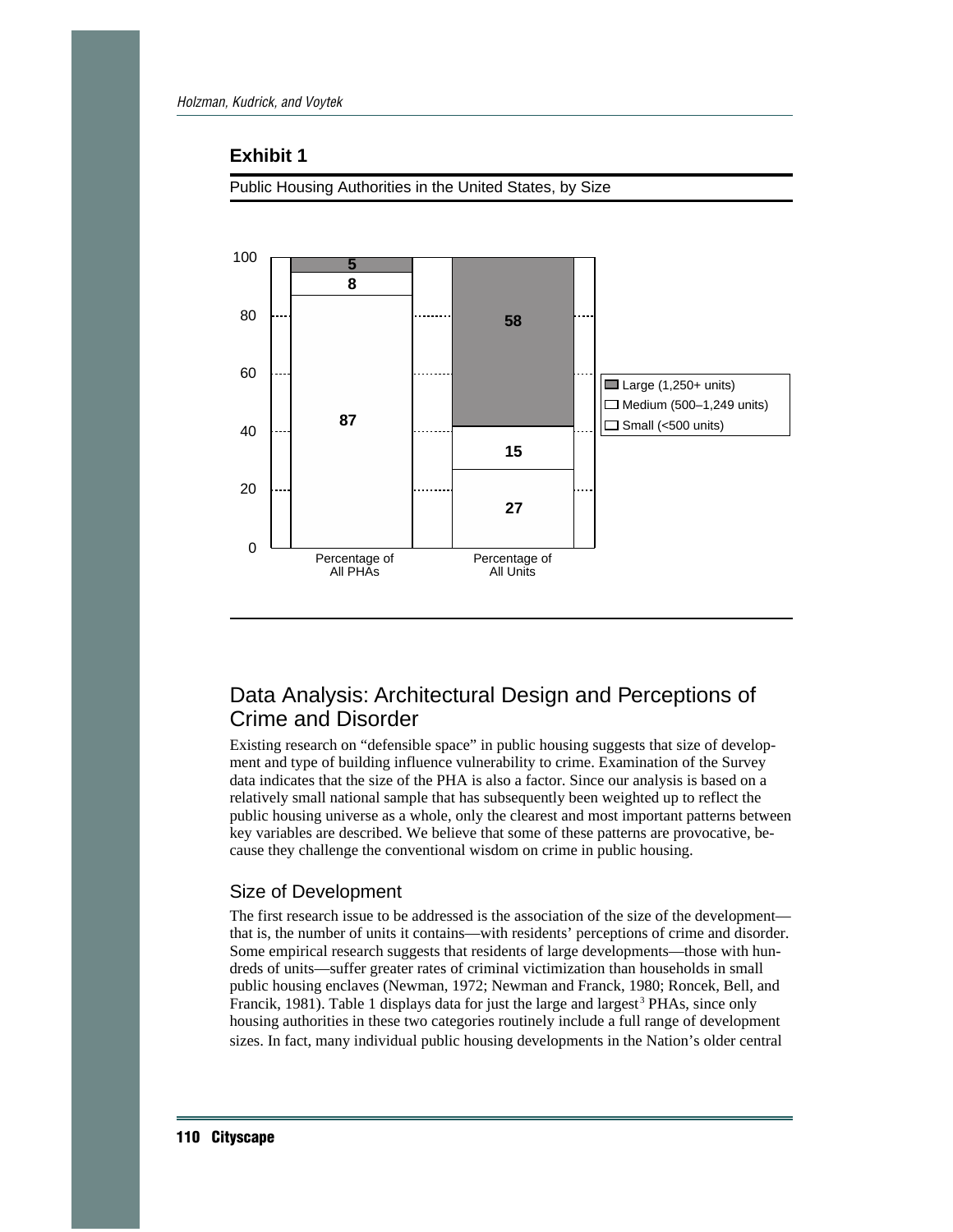# **Table 1**

Percentage of Residents Reporting on Fear, Crime, and Disorder, by Size of PHA and Size of Development

|                                                                                |                            | Large PHAs (1,250-3,999 units)<br>Development Size |                            |                            |
|--------------------------------------------------------------------------------|----------------------------|----------------------------------------------------|----------------------------|----------------------------|
|                                                                                | $2 - 50$                   | $51 - 100$                                         | 101-500                    | $501+$                     |
| Feeling unsafe                                                                 | 21                         | 33                                                 | 27                         | 50                         |
| Fear of crime                                                                  | 29                         | 33                                                 | 32                         | 28                         |
| Major problems<br>with crime:                                                  |                            |                                                    |                            |                            |
| gunshots<br>burglary<br>robbery<br>assault<br>drug dealers                     | 21<br>21<br>17<br>11<br>37 | 35<br>16<br>22<br>32<br>35                         | 33<br>20<br>18<br>22<br>32 | 52<br>28<br>21<br>35<br>35 |
| Major problems<br>with disorder:                                               |                            |                                                    |                            |                            |
| broken lights<br>not enough lights<br>broken doors<br>trashy yards<br>graffiti | 13<br>34<br>8<br>39<br>21  | 28<br>30<br>0<br>39<br>11                          | 15<br>24<br>8<br>40<br>14  | 39<br>51<br>8<br>51<br>14  |

|                                                                                | Largest PHAs (4,000-49,999 units)<br>Development Size |                            |                            |                            |  |
|--------------------------------------------------------------------------------|-------------------------------------------------------|----------------------------|----------------------------|----------------------------|--|
|                                                                                | $2 - 50$                                              | $51 - 100$                 | 101-500                    | $501+$                     |  |
| Feeling unsafe                                                                 | 32                                                    | 15                         | 39                         | 48                         |  |
| Fear of crime                                                                  | 32                                                    | 15                         | 35                         | 57                         |  |
| Major problems<br>with crime:                                                  |                                                       |                            |                            |                            |  |
| gunshots<br>burglary<br>robbery<br>assault<br>drug dealers                     | 39<br>21<br>26<br>28<br>41                            | 28<br>17<br>15<br>23<br>32 | 42<br>23<br>23<br>28<br>44 | 65<br>25<br>33<br>30<br>53 |  |
| Major problems<br>with disorder:                                               |                                                       |                            |                            |                            |  |
| broken lights<br>not enough lights<br>broken doors<br>trashy yards<br>graffiti | 21<br>32<br>16<br>29<br>26                            | 17<br>27<br>8<br>39<br>14  | 29<br>34<br>21<br>58<br>28 | 42<br>46<br>30<br>53<br>35 |  |

cities have several times the total number of units owned by the vast majority of PHAs. It is also important to recall that all of the data analyses involve only family developments that were deliberately oversampled.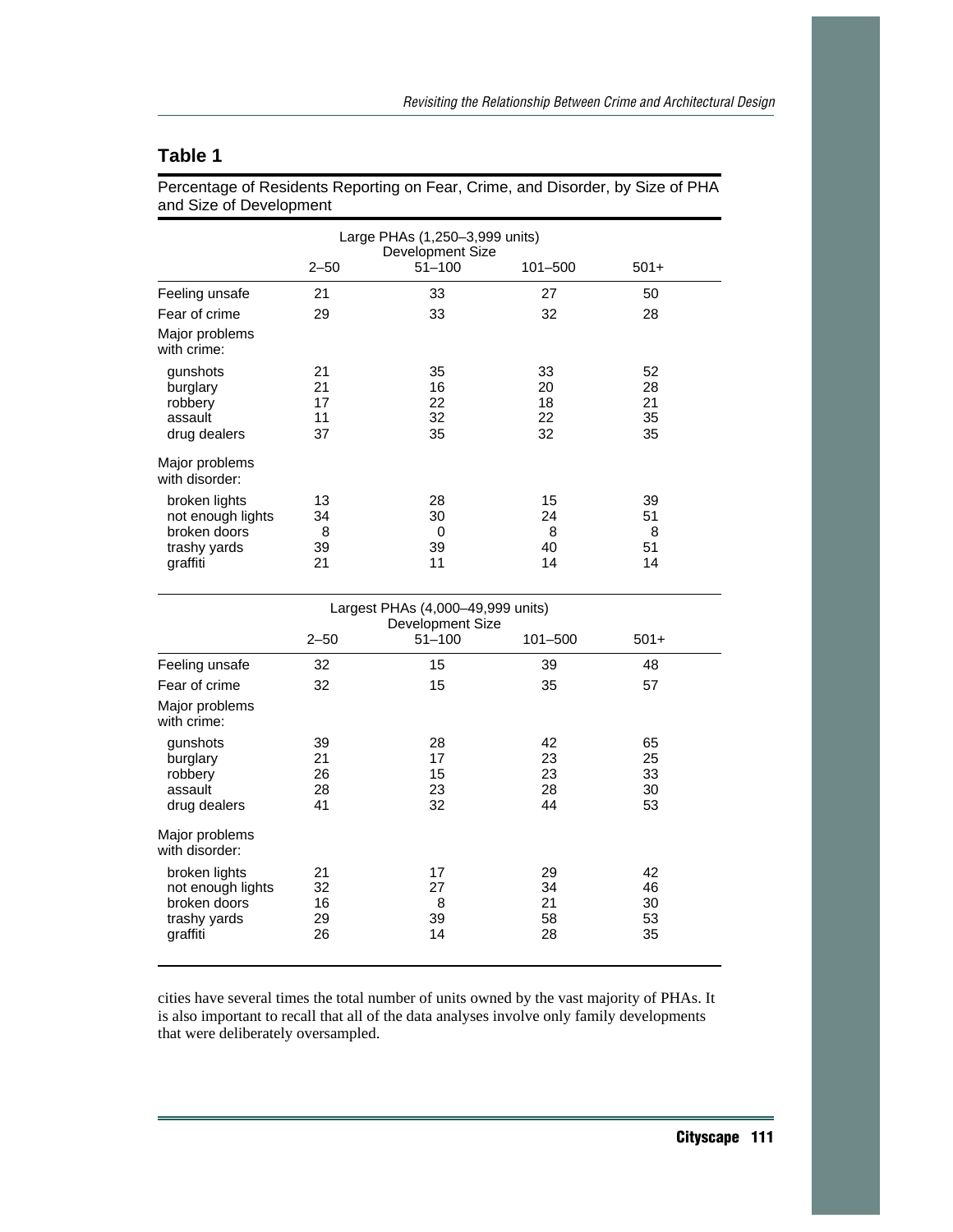#### Crime Problems

In general, residents of the largest developments (those with more than 500 units) were more apt to report major problems with crime than residents living in public housing properties with fewer units. This association is clearest with respect to the largest PHAs, which displayed the highest proportion of residents with major problems. Consistent with the residents' level of concern about crime was the percentage of those who reported "feeling unsafe" and having a "fear of crime": 48 and 57 percent, respectively. However, the association between crime problems and size of development was unambiguous only in regard to the largest developments in the largest PHAs. Otherwise, no direct relationship between the proportion of residents troubled by various types of crime and the size of the development was discernible.

Gunshots topped the list of residents' concerns in both PHA categories, with nearly twothirds (65 percent) of the residents of the largest developments in the largest PHAs seriously troubled by gunshots (see exhibit 2). Overall, problems with drug dealers ranked second as a source of concern but, as exhibit 3 indicates, the link to the largest developments was not present in large PHAs. So few violent victimizations were reported that it was not possible to make statistically reliable estimates of their incidence by development size or type of building.

#### **Exhibit 2**





#### Percentage of Residents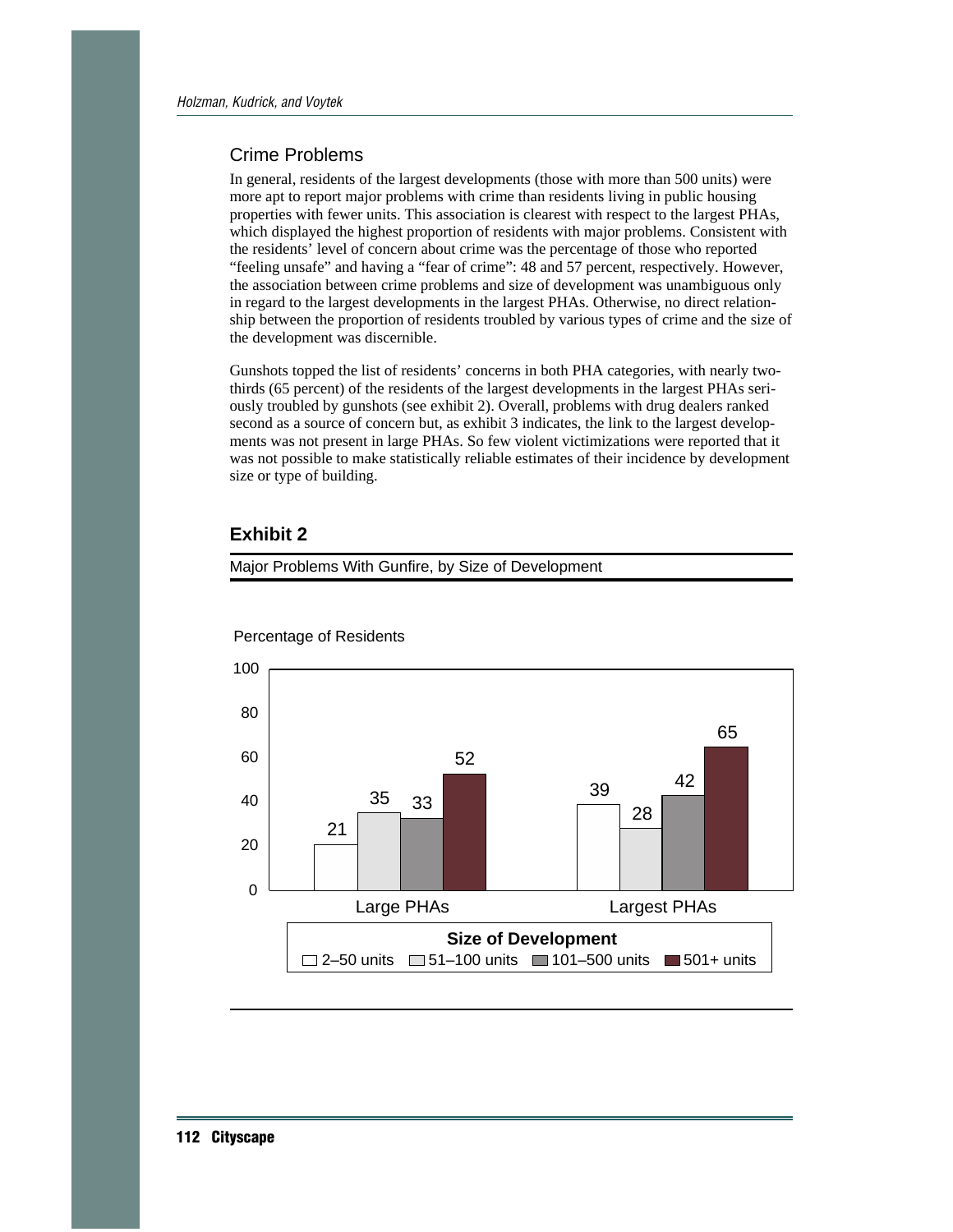# **Exhibit 3**

Major Problems With Drug Dealing, by Size of Development



#### Disorder Problems

Overall, trash in the yards and inadequate streetlights provoked the greatest levels of dissatisfaction with respect to disorder in and around the respondents' developments. Generally, the highest levels of annoyance were registered in the largest PHAs. As was the case with crime, the residents of the largest developments were more likely to report major problems with disorder. Again, as with the crime data, the disorder data from developments with fewer than 500 units did not suggest a direct correlation between the size of the development and the proportion of dissatisfied residents.

Residents were asked their opinions on the projected effectiveness of a variety of enhancements to crime control, such as additional foot patrols by police. Anticrime measures involving some type of increase in police presence were perceived as potentially more effective in reducing crime than other types of security upgrades (see table 2). Although exhibit 4 deals only with the issue of increased police foot patrol, the pattern displayed shows that residents of the largest developments in large PHAs display consistently higher levels of support for crime control measures than do residents of the smaller developments. The most notable exception is the unanimous support of greater police presence by respondents living in developments with 51 to 100 units, as shown in table 2. Although not as clear cut as was the case with the large PHAs, the association between development size and positive assessment of projected crime-prevention measures in the largest PHAs is also evident.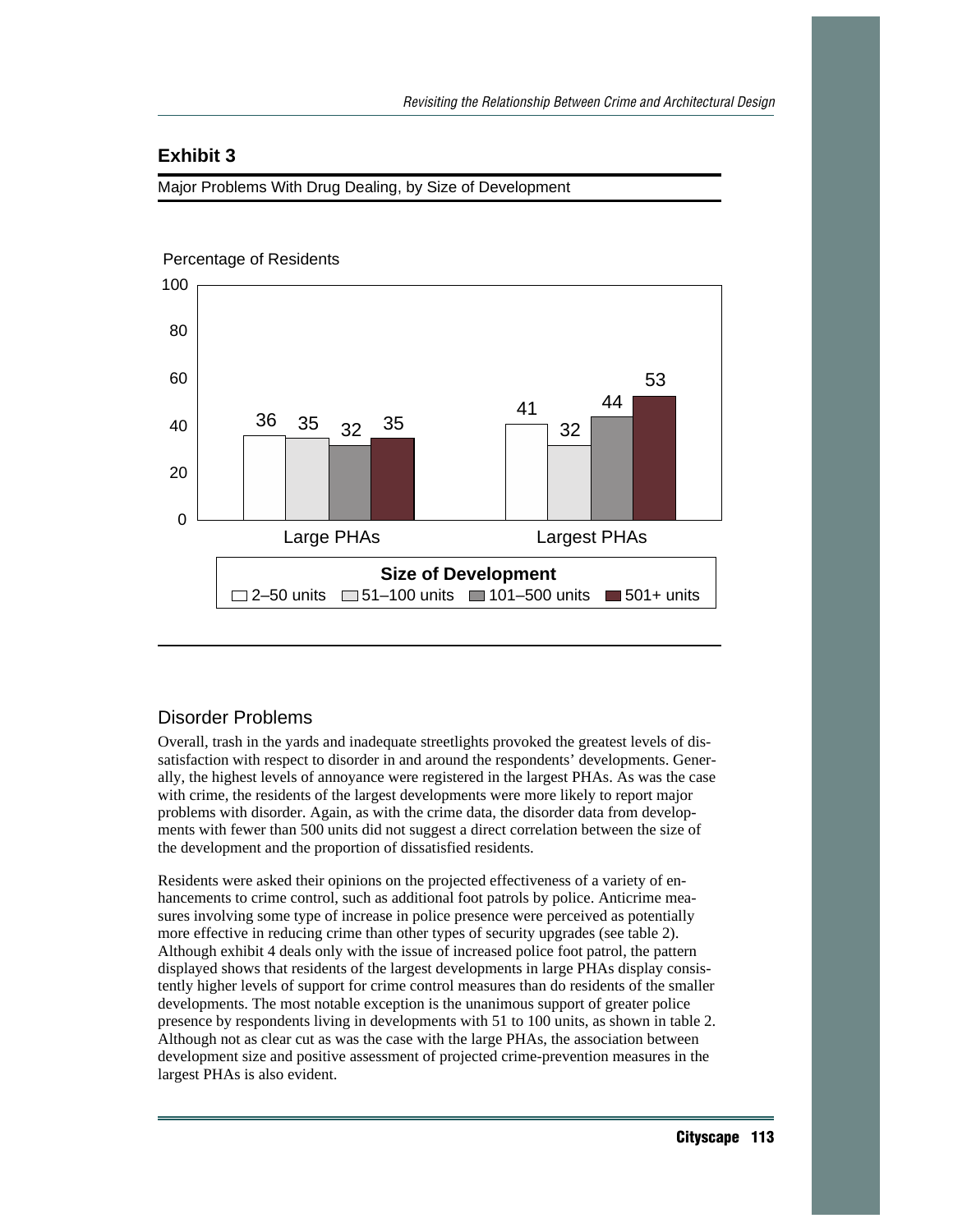#### **Exhibit 4**

Resident Support for Police Foot Patrols, by Size of Development



#### Percentage of Residents

# Interpretation of Findings: Size of Development

With respect to developments with 501 or more units, our analysis determined that the size of the public housing development is associated with serious crime problems. This finding supports Newman's (1972) original research, in which robbery rates were significantly higher in New York City Housing Authority developments with more than 1,000 units. However, Newman's later work is even more germane to our findings. In a larger study of both public and federally assisted housing designed to test further the notion of defensible space, Newman and Franck (1980) somewhat inadvertently produced more specific evidence with respect to the role of development size as a criminogenic factor.

Among the most important variables under scrutiny in the 1980 study was building size, which was also identified as a criminogenic factor in Newman's original conceptualization of defensible space, but the expanded replication found this variable to be only minimally correlated with crime rate. The authors realized that the vast majority of the developments in their study had 300 or fewer units. This finding is consistent with the general patterns of our results: Smaller developments experience fewer crime-related problems.

Our findings, coupled with those of Newman and Franck (1980), suggest that smaller developments are safer places to live. At present, however, one can do little more than hypothesize about the reasons why smaller developments seem safer and, by extension, about whether indepth research on smaller PHAs might reveal that they are generally less troubled by crime than larger developments. This knowledge gap is the result of the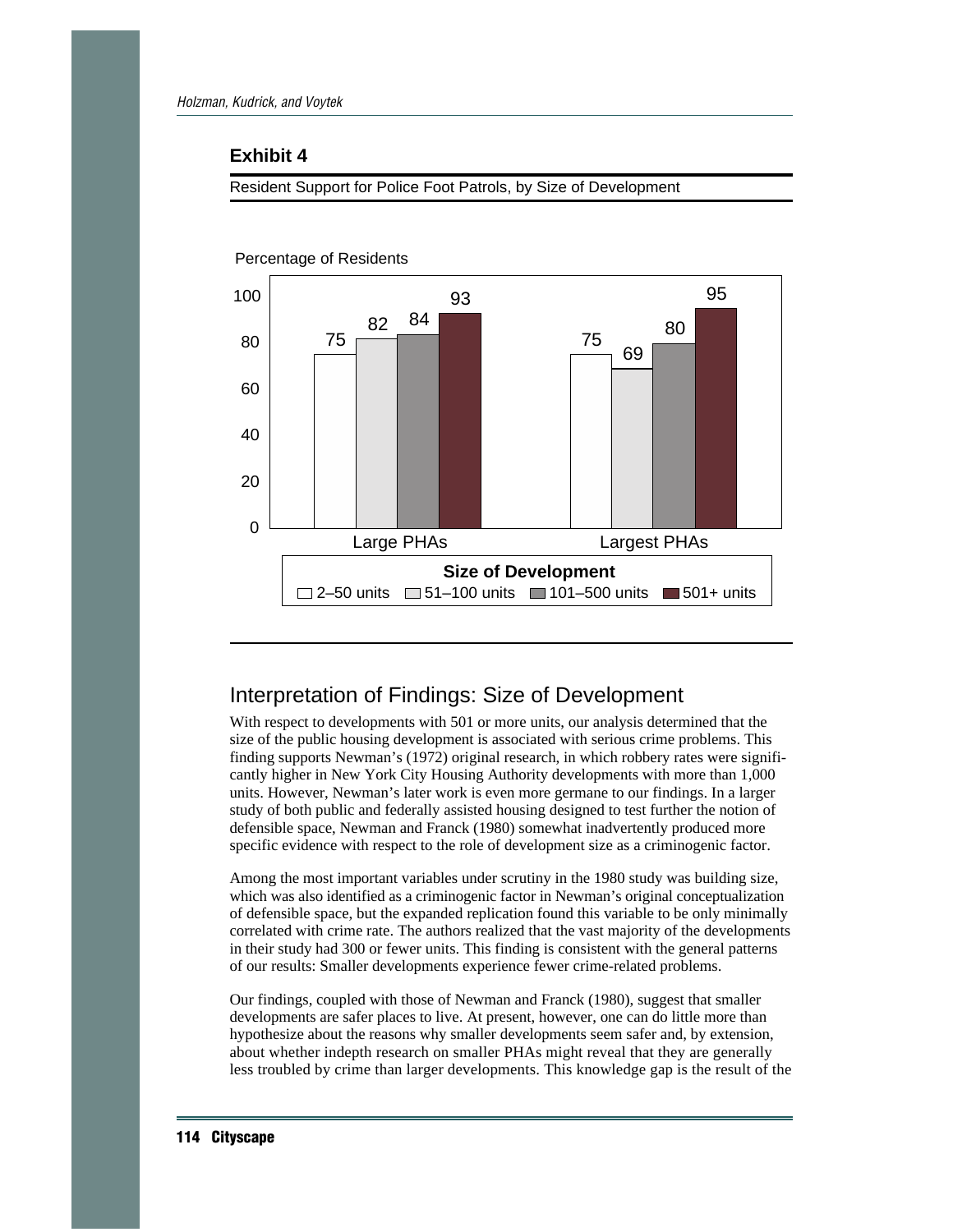# **Table 2**

| Crime-Prevention Techniques, by Size of PHA and Size of Development |                  |                                   |             |        |  |
|---------------------------------------------------------------------|------------------|-----------------------------------|-------------|--------|--|
| Large PHAs (1,250-3,999 units)<br><b>Development Size</b>           |                  |                                   |             |        |  |
|                                                                     | $2 - 50$         | $51 - 100$                        | $101 - 500$ | $501+$ |  |
| Police:                                                             |                  |                                   |             |        |  |
| greater police presence                                             | 80               | 100                               | 86          | 92     |  |
| more police patrolling on foot                                      | 75               | 82                                | 84          | 93     |  |
| more police bicycle patrols                                         | 54               | 74                                | 67          | 93     |  |
| more police car patrols                                             | 77               | 93                                | 79          | 85     |  |
| more police living nearby                                           | 77               | 78                                | 76          | 80     |  |
| placing police ministation nearby                                   | 68               | 80                                | 75          | 93     |  |
| Other security:                                                     |                  |                                   |             |        |  |
| private security guards                                             | 72               | 75                                | 81          | 85     |  |
| fence around the housing project                                    | 49               | 42                                | 43          | 51     |  |
| intercom for visitors                                               | 53               | 62                                | 74          | 79     |  |
| video cameras in public areas                                       | 66               | 78                                | 80          | 79     |  |
| visitors required to show ID                                        | 65               | 58                                | 72          | 79     |  |
|                                                                     |                  | Largest PHAs (4,000-49,999 units) |             |        |  |
|                                                                     | Development Size |                                   |             |        |  |
|                                                                     | $2 - 50$         | $51 - 100$                        | 101-500     | $501+$ |  |
| Police:                                                             |                  |                                   |             |        |  |
| greater police presence                                             | 87               | 85                                | 91          | 93     |  |
| more police patrolling on foot                                      | 75               | 69                                | 80          | 95     |  |
| more police bicycle patrols                                         | 73               | 65                                | 70          | 76     |  |
| more police car patrols                                             | 81               | 78                                | 77          | 87     |  |
| more police living nearby                                           | 75               | 78                                | 81          | 65     |  |
| placing police ministation nearby                                   | 80               | 70                                | 76          | 73     |  |
| Other security:                                                     |                  |                                   |             |        |  |
| private security guards                                             | 84               | 75                                | 86          | 76     |  |
| fence around the housing project                                    | 52               | 41                                | 47          | 37     |  |
| intercom for visitors                                               | 74               | 82                                | 70          | 82     |  |
| video cameras in public areas                                       | 71               | 69                                | 82          | 76     |  |
| visitors required to show ID                                        | 75               | 75                                | 68          | 77     |  |
|                                                                     |                  |                                   |             |        |  |

Percentage of Residents Who Believe in the Efficacy of Specific

historically short shrift that research on crime in public housing has given to smaller PHAs (that is, those with fewer than 1,250 units). The Survey that yielded the data analyzed here also undersampled smaller PHAs. For our study, properties in smaller PHAs simply did not match the requirements of the analysis; for example, there are too few big developments and too few highrises. However, unpublished analyses executed in conjunction with the preparation of this article suggest that life in the smaller PHAs, which comprise 95 percent of all public housing authorities, is of better quality with respect to feelings of safety, fear of crime, and prevalence of major problems with crime and disorder. Nevertheless, efforts to seek more detailed comparisons were stymied by low cell frequencies and concomitant questions about statistical reliability.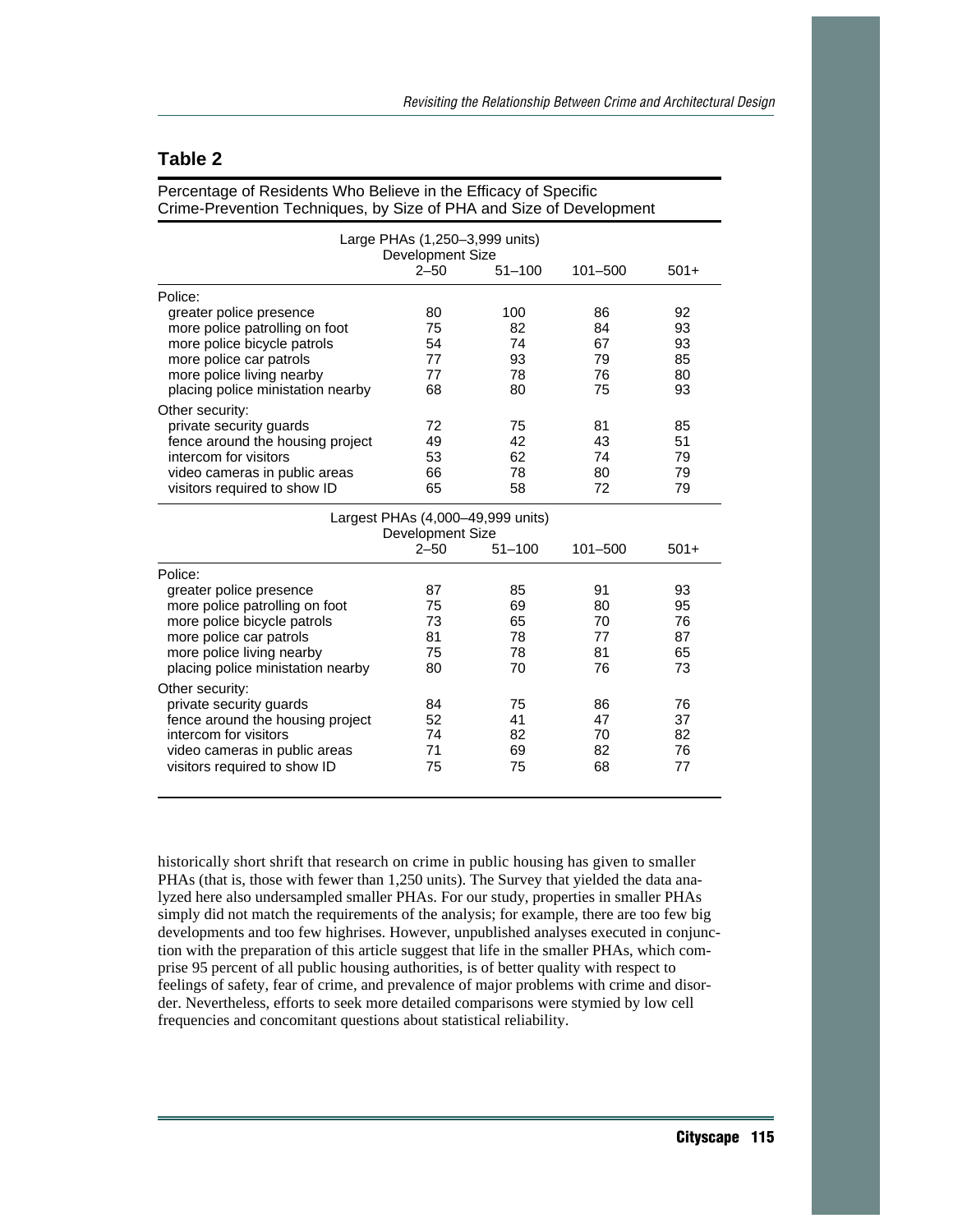#### Type of Building

The second research issue to be addressed is association of the type of building (that is, highrise, lowrise, townhouse, and scattered-site) with public housing residents' experiences with, and perceptions of, crime. In some cases building designs also tend to be typical of particular types of neighborhoods within a community. For example, today, highrises (buildings with more than six stories) are often found in older, inner-city neighborhoods. Conversely, by its very nature scattered-site housing is found in a variety of locales, ranging from central city to suburban and rural settings. Although once viewed by PHAs as an economical form of land use, highrise apartment buildings in public housing developments are increasingly viewed as being associated with both crime and disorder. With a few notable exceptions (Newman, 1972; Newman and Franck, 1980; U.S. Department of Housing and Urban Development, 1985), however, the crime-highrise nexus has not been systematically investigated and relies primarily on journalistic accounts such as Vergara's *Atlantic Monthly* article (1989), "Hell in a Very Tall Place." Since measurement of crime in public housing is relatively rare and still very much subject to methodological investigation (Dunworth and Saiger, 1994), the existence of a crime-highrise connection is far from firmly established.

Disorder is much more conspicuous than crime. While the physical damage resulting from disorder can literally destroy public housing properties, the comparative measurement of disorder across building types in public housing has not yet found its way into the research literature. Although well-known researchers such as Keyes (1992) certainly address the pernicious effects of disorder, their observations are aimed at public housing developments in general rather than at specific types of buildings.

#### Incidence of Burglary

As table 3 shows, households in highrises in both categories of PHAs were less apt to be victims of burglary than those living in the other types of buildings. Residents in scattered-site housing, which tends to consist of single-family homes and small multifamily buildings, reported the highest incidence of burglary in large PHAs (15 percent). In the largest PHAs, scattered-site and townhouse dwellers reported virtually the same level of victimization (12 and 14 percent, respectively). Highrise residents reported the lowest levels of burglary: 7 percent in the largest PHAs and 0 percent in large PHAs. Admittedly, the absence of even a single report of burglary is a vagary of sampling but may also be seen to reflect the inhospitality of highrise buildings to burglars.

#### Feeling Unsafe and Afraid

In large PHAs 14 percent of residents of highrises reported feeling very or somewhat unsafe—fewer than those living in other settings. About twice as many lowrise apartment dwellers (29 percent) and townhouse residents (27 percent) reported feeling unsafe. In the largest PHAs, the association between type of building and residents' unsafe feelings appeared much weaker. In general, however, a greater proportion of residents in every setting in the largest PHAs felt unsafe than did residents in large PHAs. With respect to fear of crime, the response patterns were roughly the same. Again, highrise settings do not appear to engender greater concerns about safety than do the other architectural types.

#### Guns and Drugs

The data in exhibits 5 and 6 suggest that particular types of public housing buildings are associated with handgun violence and drug traffic. But the locus of these crime problems does not appear only in highrise settings. Nearly half of the townhouse residents in the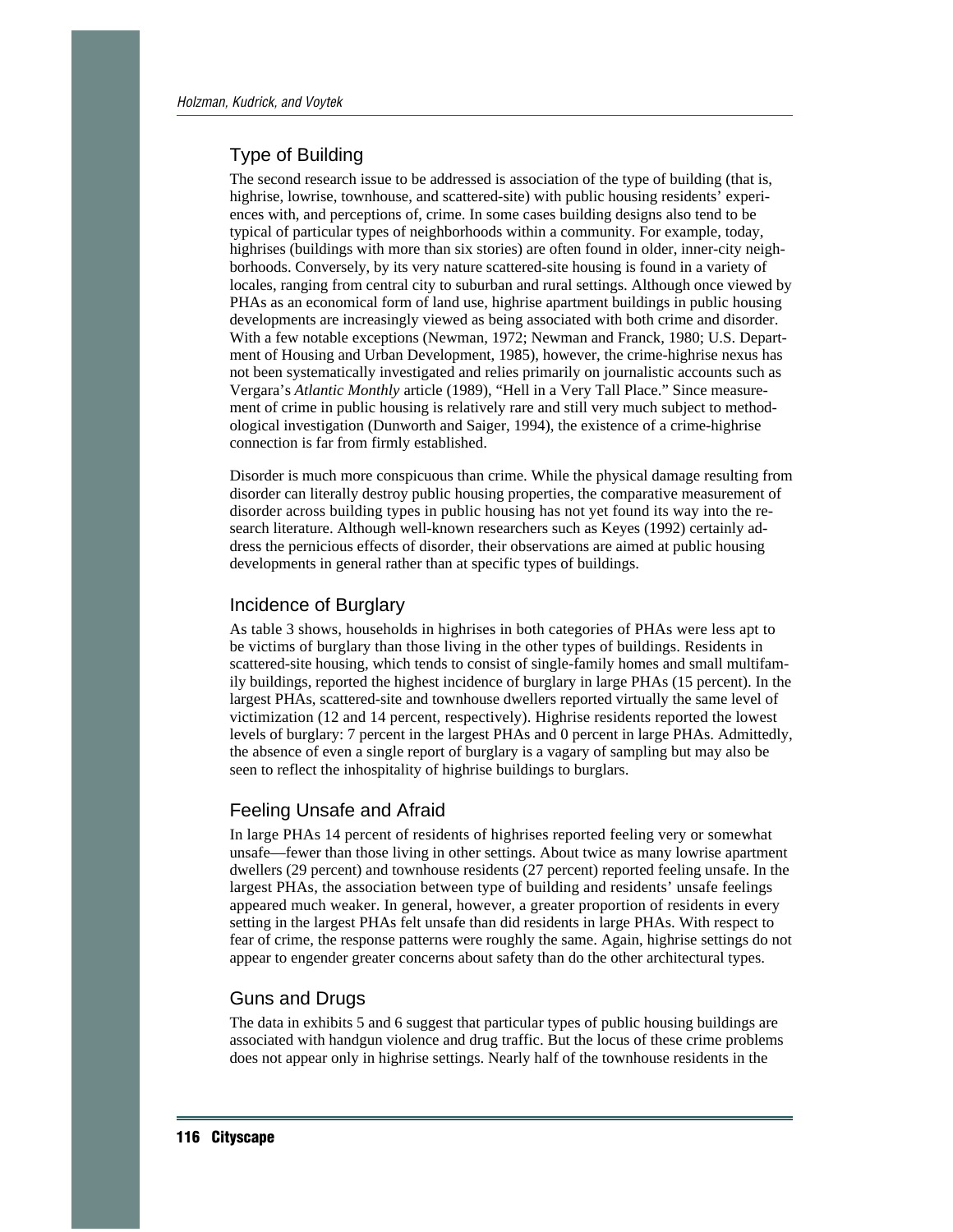# **Table 3**

Percentage of Residents Reporting Concerns About Crime and Disorder, by Size of PHA and Building Type

|                                  | Highrises | Large PHAs (1,250-3,999 units)<br>Lowrises | Townhouses | Scattered-Site |
|----------------------------------|-----------|--------------------------------------------|------------|----------------|
| Major problems<br>with crime:    |           |                                            |            |                |
| feel unsafe                      | 14        | 29                                         | 27         | 18             |
| fear of crime                    | 27        | 37                                         | 29         | 17             |
| home victimization*              | 0         | 6                                          | 11         | 15             |
| gunshots                         | 16        | 37                                         | 29         | 15             |
| drug dealers                     | 21        | 43                                         | 26         | 22             |
| Major problems<br>with disorder: |           |                                            |            |                |
| broken lights                    | 14        | 25                                         | 15         | 14             |
| not enough streetlights 22       |           | 22                                         | 32         | 27             |
| broken/removed doors 6           |           | 13                                         | 0          | 8              |
| trashy yards                     | 21        | 39                                         | 38         | 33             |
| graffiti                         |           | 16                                         | 14         | 10             |
| damaged elevators                | 6         | 4                                          | 1          | $\overline{2}$ |

|                                                                                                                                                             | Largest PHAs (4,000-49,999 units) |                                 |                                 |                                 |
|-------------------------------------------------------------------------------------------------------------------------------------------------------------|-----------------------------------|---------------------------------|---------------------------------|---------------------------------|
|                                                                                                                                                             | <b>Highrises</b>                  | Lowrises                        | <b>Townhouses</b>               | Scattered-Site                  |
| Major problems<br>with crime:                                                                                                                               |                                   |                                 |                                 |                                 |
| feel unsafe<br>fear of crime<br>home victimization*<br>gunshots<br>drug dealers                                                                             | 33<br>36<br>7<br>40<br>35         | 30<br>38<br>9<br>39<br>40       | 36<br>37<br>14<br>49<br>47      | 25<br>26<br>12<br>27<br>24      |
| Major problems<br>with disorder:<br>broken lights<br>not enough streetlights 36<br>broken/removed doors 22<br>trashy yards<br>graffiti<br>damaged elevators | 29<br>28<br>23<br>35              | 24<br>31<br>24<br>48<br>32<br>0 | 31<br>36<br>17<br>52<br>27<br>5 | 16<br>25<br>17<br>28<br>19<br>3 |

\*Percentage of residents who have been the victim of a burglary or a household larceny during the previous 6 months.

largest PHAs were troubled by both gunshots and drug dealers. Conversely, in the large PHAs, it was the lowrise dwellers who were most seriously concerned about gunshots (37 percent) and drug dealers (43 percent). As in the earlier analyses, the relative volume of complaints is greatest for households of the largest PHAs. A comparison of silhouettes of the large PHA bargraphs in exhibits 5 and 6 reveals a striking similarity, supporting the notion that architectural design plays a role and highlighting the link between gunshots and drug dealers. The comparatively low volume of complaints emanating from highrises is evident in the silhouettes of all four bargraphs in exhibits 5 and 6.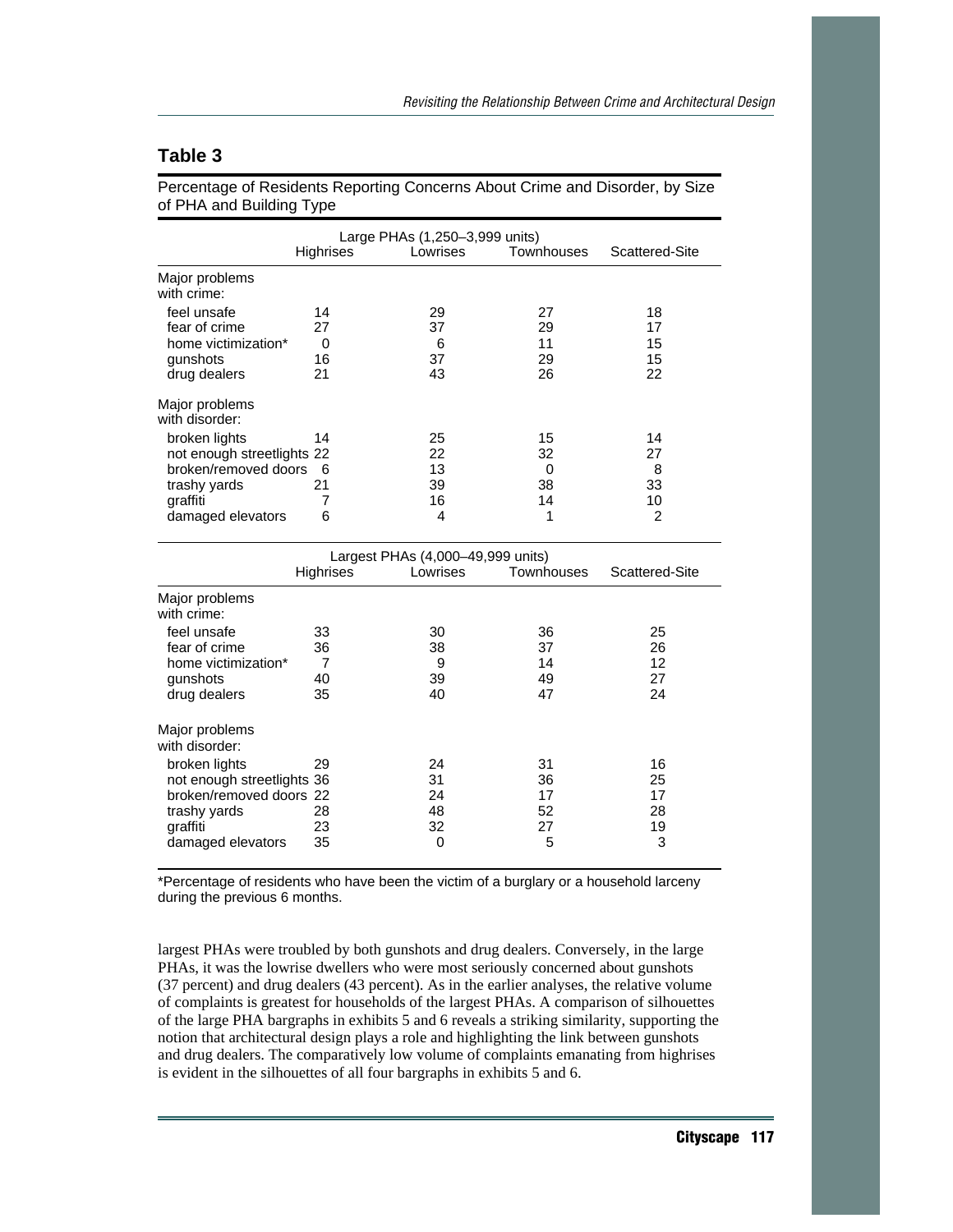# **Exibit 5**

Major Problems With Gunfire, by Building Type



Percentage of Residents

# **Exhibit 6**

Major Problems With Drug Dealing, by Building Type



Percentage of Residents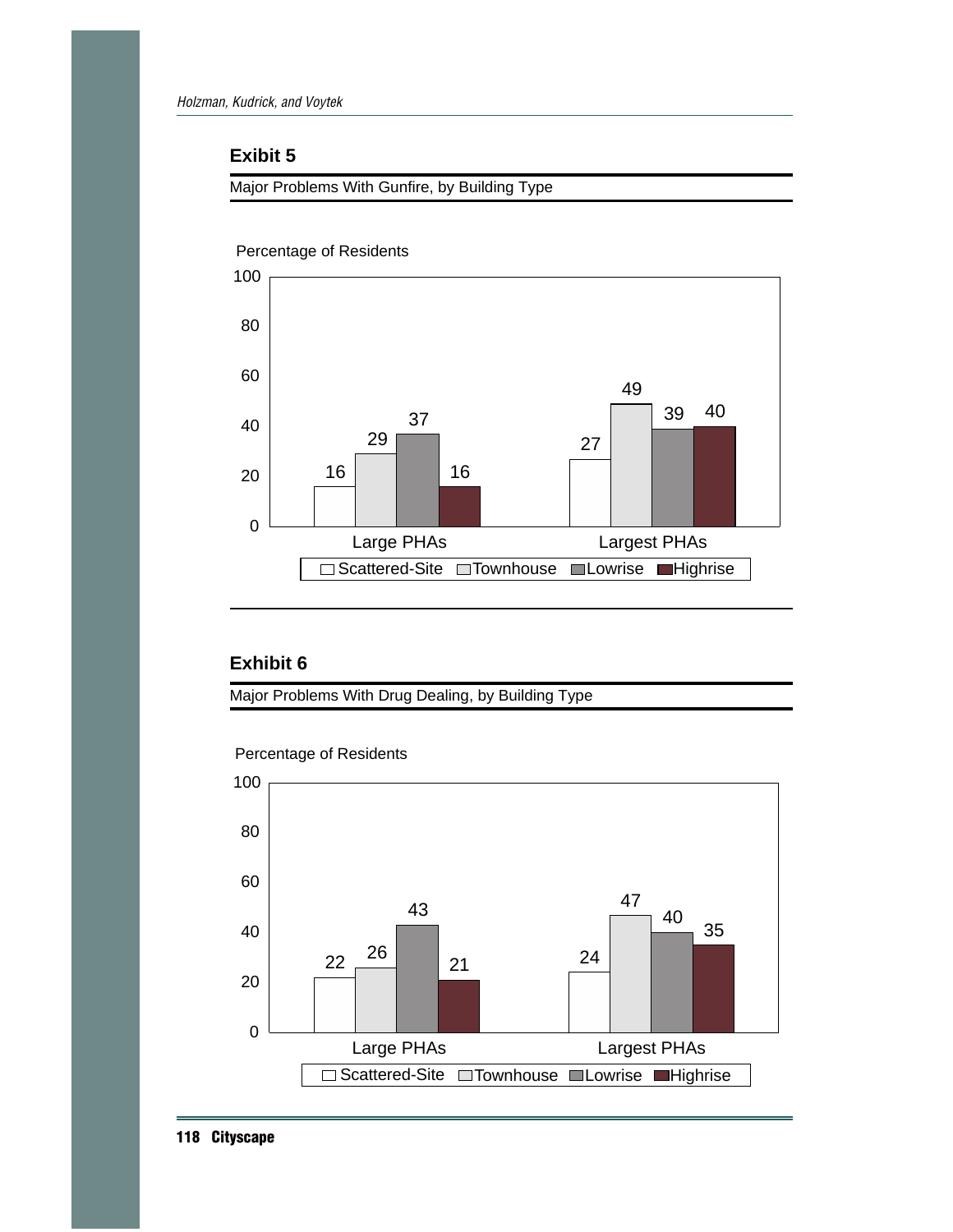Table 4 examines residents' support for crime-prevention measures in relation to the type of building in which they live. In large PHAs greater proportions of lowrise residents consistently expressed support for more policing. It is interesting to note that the groups that consistently expressed the greatest concern about crime—residents of the largest developments in both categories and residents of lowrises in large PHAs—also were strongest in their support of the belief that more policing would help reduce crime.

# **Table 4**

| Crime Prevention Techniques, by Size of PHA and Building Type                                                                                                                                                                                                           |                                              |                                              |                                              |                                              |  |
|-------------------------------------------------------------------------------------------------------------------------------------------------------------------------------------------------------------------------------------------------------------------------|----------------------------------------------|----------------------------------------------|----------------------------------------------|----------------------------------------------|--|
|                                                                                                                                                                                                                                                                         | <b>Highrises</b>                             | Large PHAs (1,250-3,999 units)<br>Lowrises   | Townhouses                                   | Scattered-<br><b>Site</b>                    |  |
| Police:                                                                                                                                                                                                                                                                 |                                              |                                              |                                              |                                              |  |
| greater police presence<br>more police patrolling on foot<br>more police bicycle patrols<br>more police car patrols<br>more police living nearby<br>placing police ministation nearby                                                                                   | 67<br>64<br>50<br>61<br>50<br>66             | 92<br>85<br>70<br>91<br>85<br>86             | 88<br>83<br>68<br>82<br>78<br>73             | 88<br>82<br>59<br>72<br>67<br>85             |  |
| Other security:                                                                                                                                                                                                                                                         |                                              |                                              |                                              |                                              |  |
| private security guards<br>fence around the housing project<br>intercom for visitors<br>video cameras in public areas<br>visitors required to show ID                                                                                                                   | 68<br>26<br>87<br>82<br>80                   | 78<br>56<br>69<br>78<br>68                   | 76<br>41<br>59<br>71<br>66                   | 75<br>47<br>75<br>78<br>75                   |  |
|                                                                                                                                                                                                                                                                         |                                              | Largest PHAs (4,000-49,999 units)            |                                              |                                              |  |
|                                                                                                                                                                                                                                                                         | Highrises                                    | Lowrises                                     | Townhouses                                   | Scattered-<br>Site                           |  |
| Police:                                                                                                                                                                                                                                                                 |                                              |                                              |                                              |                                              |  |
| greater police presence<br>more police patrolling on foot<br>more police bicycle patrols<br>more police car patrols<br>more police living nearby<br>placing police ministation nearby<br>Other security:<br>private security guards<br>fence around the housing project | 82<br>82<br>59<br>85<br>62<br>77<br>81<br>46 | 89<br>83<br>71<br>78<br>81<br>73<br>77<br>45 | 90<br>78<br>75<br>79<br>75<br>74<br>79<br>38 | 82<br>82<br>67<br>78<br>65<br>81<br>72<br>45 |  |
| intercom for visitors<br>video cameras in public areas<br>visitors required to show ID                                                                                                                                                                                  | 83<br>85<br>85                               | 73<br>78<br>71                               | 73<br>75<br>67                               | 72<br>74<br>58                               |  |

Percentage of Residents Who Believe in the Efficacy of Specific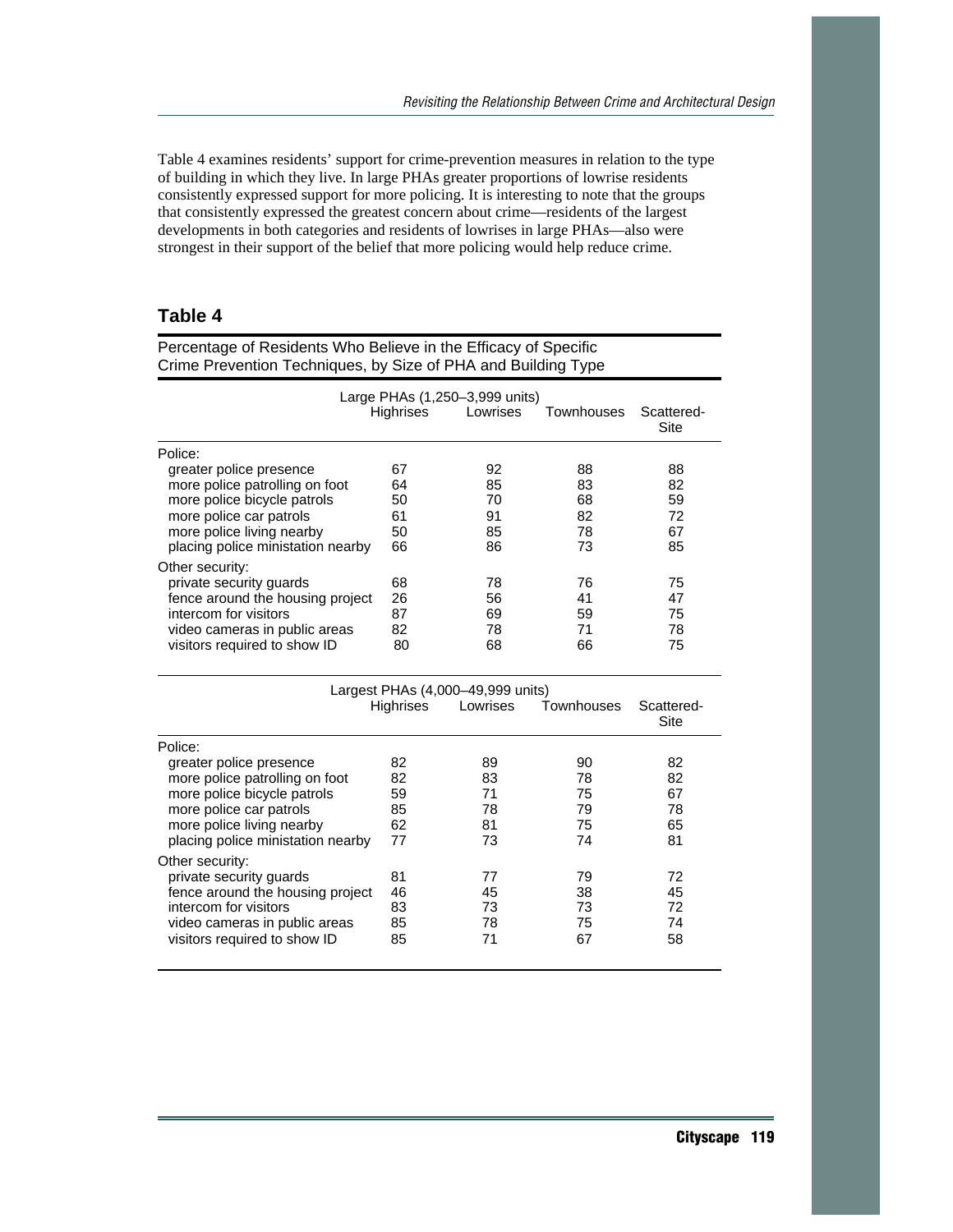The strongest support for "other security" measures (as opposed to "more policing") came from the residents of highrises in both PHA categories. Interestingly, the highrise tenants of both categories were relatively unenthusiastic about the crime prevention prospects of "building a fence around the project," while such measures as "requiring visitor to show ID," "an intercom for visitors," and "video cameras in public areas" received strong backing from more than 80 percent of respondents. Ironically, the same surveillance-oriented crime-prevention modalities are routinely found in well-to-do, private-sector highrise housing. Clearly, residents of highrise public housing are aware of the shortfalls in their buildings' security arrangements and of the range of possible solutions.

# Interpretation of Findings: Type of Building

Our findings concerning the question of whether highrise buildings are more criminogenic than the other architectural styles appear to challenge, rather than confirm, conventional wisdom. In comparison to residents of other types of buildings, highrise dwellers in the 1994 Survey felt safer and were less likely to have serious concerns about crime. Again, an examination of Newman's (1972) *Defensible Space* and Newman and Franck's (1980) study proves instructive. Newman's first work studied only New York City, focused almost exclusively on highrises (50 of 53 sites), and compared unusually large sites (1,000+ units) with "others." Highrises located at sites with 1,000+ units had a much higher average incidence of robbery than apartment buildings with fewer stories (67 as opposed to 47). However, in sites with 1,000 or fewer units, robbery rates for highrises were only slightly higher (51 as opposed to 47).

For purposes of comparison with the present study's findings, it is perhaps more germane that the robbery rates in the only two townhouse sites studied by Newman (1972) were among the highest that he encountered, exceeded only by those for the tallest highrises in the developments with 1,000+ units. Our finding that crime-related problems were highest for townhouse dwellers in the largest PHAs is thus consistent with Newman's conclusions. It should be noted that Newman's analysis of highrises in developments with 1,000+ units represents a very special case, because these developments exist in only about a dozen PHAs nationwide.4

In contrast to the original 1972 research, Newman and Franck's 1980 study included 63 sites, of which only 11 were highrises. More than half (34) were lowrises and roughly a quarter (18) were townhouses. Differences among the three types of buildings, in terms of vulnerability to crime, were measured through a variable termed "accessibility," referring to doors and windows through which the structure could be penetrated by would-be offenders (Newman and Franck, 1980). "Accessibility" proved to be strongly correlated  $(r = .43, p < .05)$  with burglary, while "size of building" had little effect on either burglary or violent crime. Highrises do not seem to be unusually criminogenic in either Newman and Franck's analysis or in the present study.

In HUD's *Final Report of the Evaluation of the Urban Initiatives Anti-Crime Demonstration* (1985), highrises did not fare as well as in the present study. HUD researchers collected information that involved a sample of PHAs, most of which would fall into the 1994 Survey's "largest" category. With the exception of burglary, where rates were low (7 percent), the incidence of crime in highrises appeared to be greater, with their residents reporting more trouble with crime than those living in lowrises. Some 34 percent of lowrise dwellers felt unsafe, versus 44 percent of highrise residents.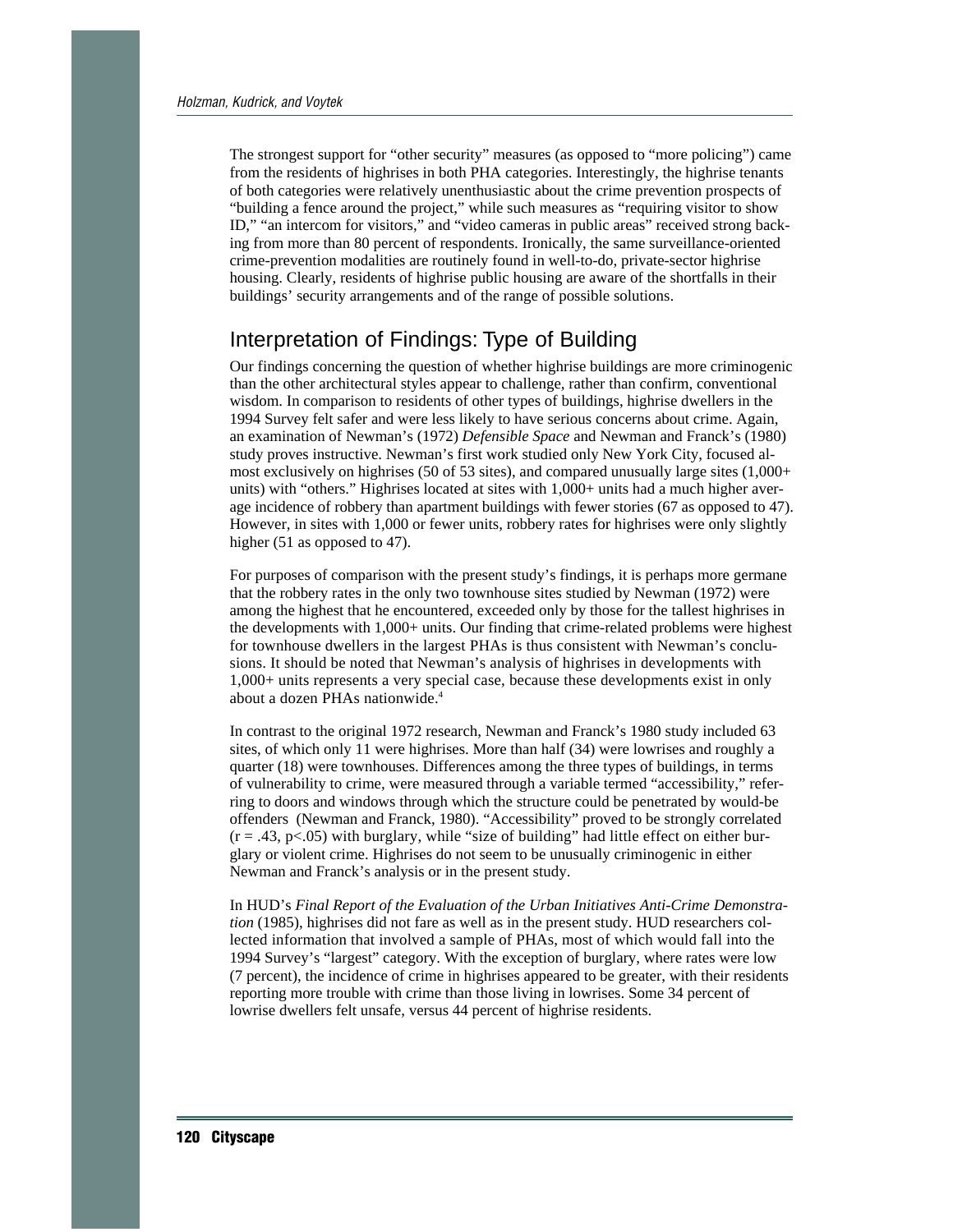# A Note About Residents' Evaluation of Police Services

Respondents living in large PHA highrises expressed by far the most satisfaction with the quality of police service in their neighborhoods, with 70 percent giving a "good" rating. This finding is consistent with the fact that, as a group, highrise dwellers were less apt to express crime-related concerns. As table 5 shows, residents of the largest developments in the largest PHAs were less pleased with local police service, a finding also consistent with their higher levels of crime-related concerns (see table 4). Furthermore, highrise residents' satisfaction with the police is also paralleled by the fact that they were more likely than other residents to express interest in "other security" improvements rather than enhanced policing. Given the strong support for more policing as a tool in crime prevention, residents' dissatisfaction with the police supports the notion that the public housing universe is markedly underserved in this area (Skogan and Annan, 1994).

# **Table 5**

|                                                                                          |                                                             | Percentage of Residents Rating Police Service as "Good" |    |    |  |  |
|------------------------------------------------------------------------------------------|-------------------------------------------------------------|---------------------------------------------------------|----|----|--|--|
| By Size of PHA and Building Types:<br>Townhouse<br>Highrise<br>Lowrise<br>Scattered-Site |                                                             |                                                         |    |    |  |  |
| Large PHA                                                                                | 70                                                          | 52                                                      | 57 | 51 |  |  |
| Largest PHA                                                                              | 42                                                          | 33                                                      | 39 | 52 |  |  |
| By Size of PHA and Density:                                                              |                                                             |                                                         |    |    |  |  |
|                                                                                          | 51-100 units 101-500 units<br>$2-50$ units<br>$501 +$ units |                                                         |    |    |  |  |
| Large PHA                                                                                | 50                                                          | 44                                                      | 58 | 46 |  |  |
| Largest PHA                                                                              | 33                                                          | 53                                                      | 31 | 29 |  |  |
|                                                                                          |                                                             |                                                         |    |    |  |  |

# **Conclusions**

Official statistics on crime in public housing are difficult to obtain, since few police departments tally offenses for such small areas. More important is the fact that hard data about the vulnerability of various types of buildings to crime are also lacking. Our findings indicate that public housing highrises may not be as criminogenic as the conventional wisdom would lead one to believe. After all, major crimes are still statistically rare events, and the average city dweller does not often witness felonies. In contrast, however, the disorder that is all too common in low-income, inner-city neighborhoods is more easily observed. Furthermore, criminologists have long noted the association between crime and disorder and the fact that a disordered environment can engender a sense of unease and fear of crime (Skogan, 1990). Notwithstanding the serious crime problems afflicting urban America, disorder, even more than crime, accounts for the poor reputation that much public housing, especially highrise public housing, has acquired in recent decades.

Family highrises, and to some extent family developments of 500 or more units, have come to be considered disorder prone. The *Final Report of the National Commission on Severely Distressed Public Housing* (1992) questions whether large developments are really manageable. Thus the conflicting research findings on highrise public housing may be due to disorder rather than crime. The Commission judged highrise buildings to be inappropriate for families with children. In these buildings hundreds of people must share stairwells, corridors, and elevators. Routine wear and tear coupled with backed-up plumbing lines, broken windows, and other problems makes timely maintenance an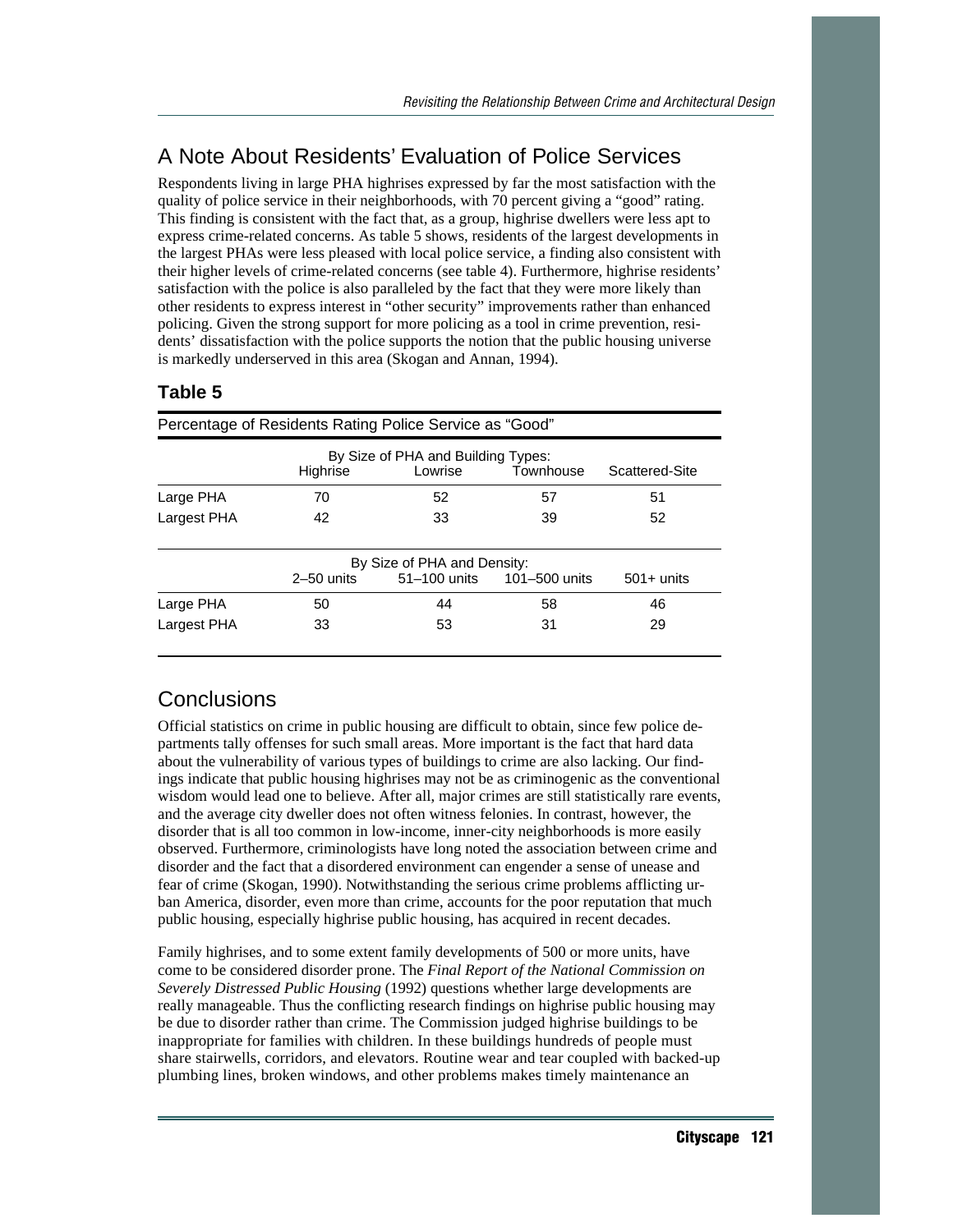expensive and daunting task. The Commission notes that elevator maintenance is the single largest annual modernization expense for some PHAs. In addition to being short on defensible space, the physical design of highrises often prevents parents from supervising their children's play and contributes to higher noise levels and the appearance of disorder. Studies of public housing's family highrises, such as the one commissioned by the city of Philadelphia in the late 1970s, have concluded that these buildings are more suitable for elderly housing (Ueland and Junker, 1979), which has proven less vulnerable to crime and disorder. After years of trying to contain the deterioration of its family highrises, the Newark, New Jersey, PHA recently reached the same conclusion (Gugliotta, 1995). At present, the inappropriateness of highrise public housing for families is not subject to much debate. The current argument involves the question of whether it is more cost effective to raze family highrises or attempt to rehabilitate them for other uses, such as elderly housing.

Older public housing properties in large cities across the United States are currently undergoing major renovations, sometimes involving both demolition and introduction of less dense designs through such programs as HOPE VI. Family highrises and large family developments may be a thing of the past. Therefore, the fact that little research has been done on the connection of large developments and highrise architecture to crime may no longer be relevant to Federal policymakers or PHA directors. However, there is still little understanding of crime in other types of public housing. Our findings suggest that townhouses and lowrise housing might be even more vulnerable to crime. From time to time, criminological research even casts doubt on the notion that big-city public housing is more criminogenic than private-sector housing in the same neighborhoods (Farley, 1982; Harrell and Gouvis, 1994).

Regardless of the absence of empirical research on crime in public housing, extreme poverty and family disorganization in the public housing universe, especially in big cities, are well documented. Thus it is logical to label these communities as particularly criminogenic, even if the crime data are lacking. It is a safe assumption that crime will not disappear with the advent of less dense developments and fewer family highrises. We need to look at the 95 percent of the public housing authority universe occupied by small PHAs, because smaller, less dense public housing developments are becoming more prevalent in our Nation's cities.

# Authors

*Harold Holzman began his criminal justice research career with the Law Enforcement Assistance Administration. Dr. Holzman, who received his Doctorate in Criminal Justice and Criminology, has held a variety of public- and private-sector posts, including that of associate director of a Rutgers University School of Criminal Justice research center. He joined HUD's Office of Policy Development in 1988. Currently, he is performing criminological research related to crime in public housing.*

*Tarl Roger Kudrick is a master's degree candidate in the field of personality psychology at Howard University. He plans to pursue a Ph.D. in the same area, followed by a career as a professor and researcher. He is a special research affiliate in HUD's Office of Policy Development and Research.*

*Kenneth P. Voytek, Director of Economic Research and Chief Economist with the National Alliance of Business, examines the way workforce development issues and public policies affect business. He previously worked for HUD, the Michigan Department of Commerce, and The Urban Institute.*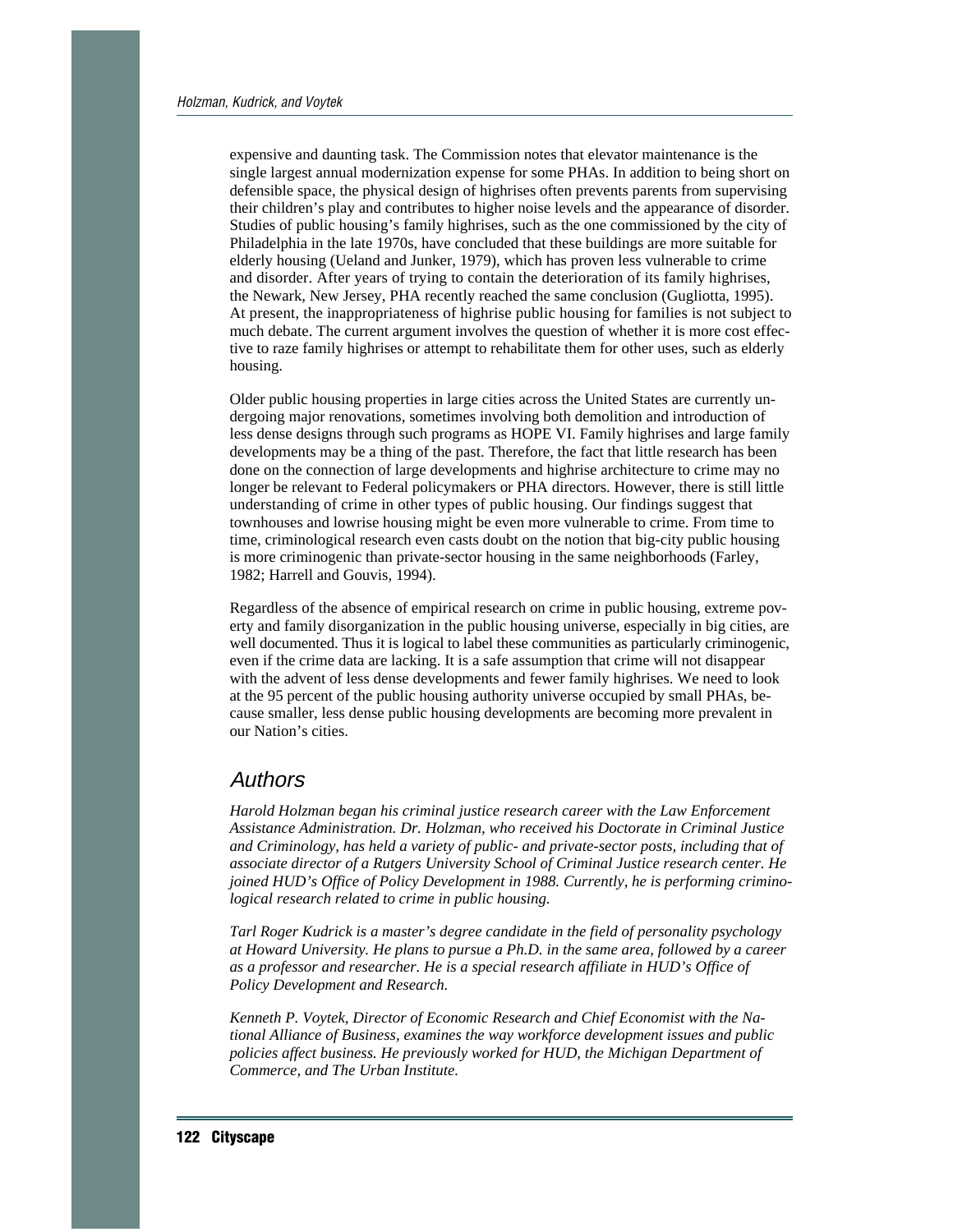# **Notes**

- 1. *Survey of Public Housing Residents: Crime and Crime Prevention in Public Housing,* submitted to HUD by RTI in July 1994, contains an extensive discussion of sampling procedures.
- 2. In 1995 HUD sponsored additional research on criminal victimization in public housing that included an attempt to learn whether possession of a telephone correlated in some way with victimization.
- 3. Although New York City (NYC) data were included in the Survey, they were excluded from this analysis. Some 90 percent of the NYC data came from highrise buildings with a heavy sampling of very large developments. Hence comparisons across development size and type of building might have been unduly biased by the NYC data.
- 4. These data were derived from HUD's System for Management Information Retrieval—Public Housing (SMIRPH) database.

# References

Abt Associates, Inc. 1994. *Public Housing Drug Elimination Project Resource Document: Final Report.* Washington, D.C.: U.S. Department of Housing and Urban Development.

Annan, S.O., and W.G. Skogan. 1993. *Drug Enforcement in Public Housing: Signs of Success in Denver.* The Police Foundation.

Brill and Associates. 1975. *Victimization, Fear of Crime, and Altered Behavior: A Profile of the Crime Problem in Four Housing Projects in Boston.* Washington, D.C.: U.S. Department of Housing and Urban Development.

\_\_\_\_\_\_. 1976. *Victimization, Fear of Crime, and Altered Behavior: A Profile of the Crime Problem in William Nickerson Jr. Gardens, Los Angeles, California.* Washington, D.C.: U.S. Department of Housing and Urban Development.

\_\_\_\_\_\_. 1977a. *Victimization, Fear of Crime, and Altered Behavior: A Profile of the Crime Problem in Capper Dwellings, Washington, D.C.* Washington, D.C.: U.S. Department of Housing and Urban Development.

\_\_\_\_\_\_. 1977b. *Victimization, Fear of Crime, and Altered Behavior: A Profile of the Crime Problem in Murphy Homes, Baltimore, Maryland.* Washington, D.C.: U.S. Department of Housing and Urban Development.

\_\_\_\_\_\_. 1977c. *Victimization, Fear of Crime, and Altered Behavior: A Profile of the Crime Problem in Scott/Carver Homes, Dade County, Florida.* Washington, D.C.: U.S. Department of Housing and Urban Development.

Bureau of Justice Statistics. 1993. *Highlights from 20 Years of Surveying Crime Victims: The National Crime Victimization Survey, 1973–1992.* Washington, D.C.

Cisneros, Henry G. 1995. *Defensible Space: Deterring Crime and Building Community.* Washington, D.C.: U.S. Department of Housing and Urban Development.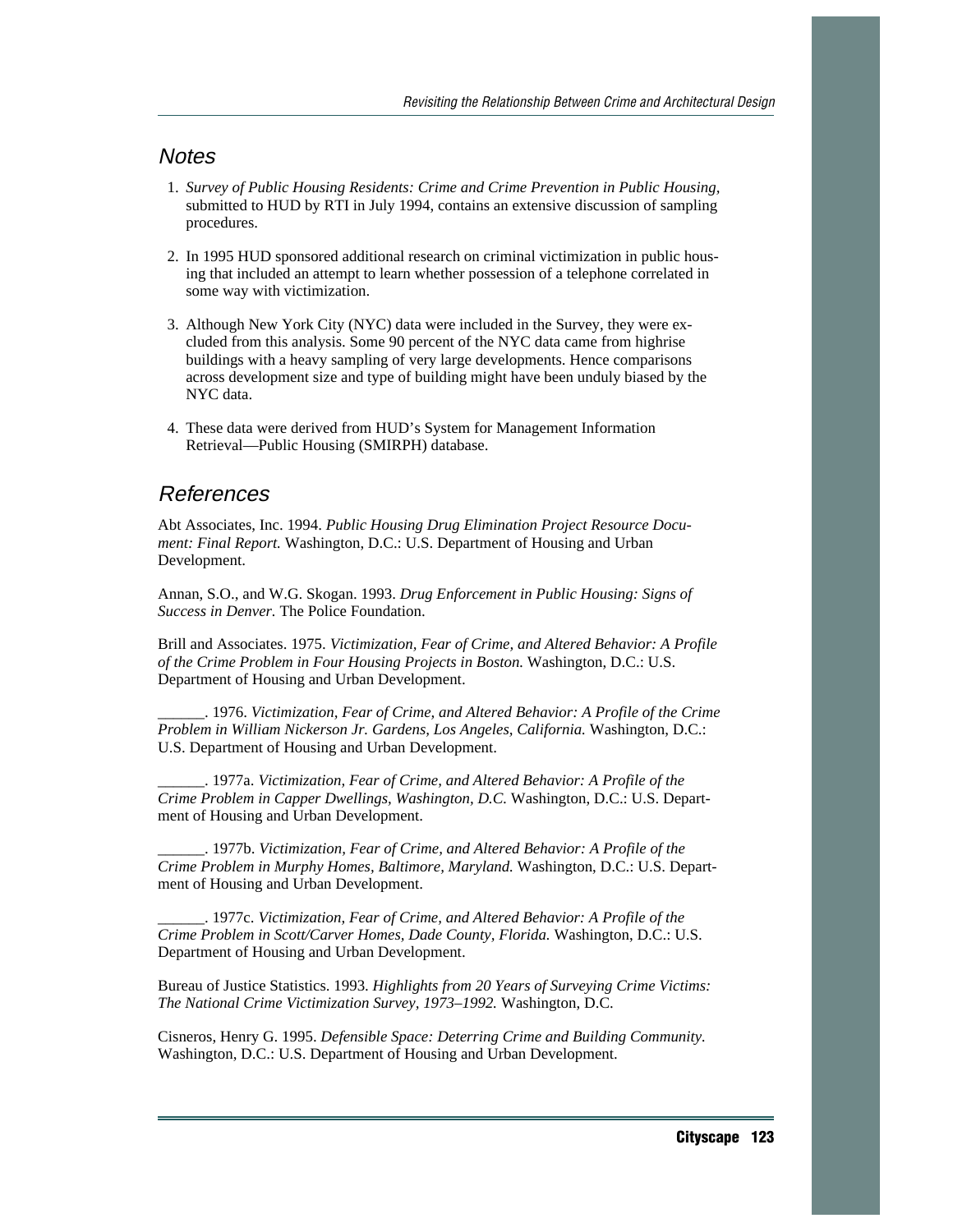Clarke, R.V. 1992. *Situational Crime Prevention: Successful Case Studies.* New York: Harrow and Heston.

1994. "CPTED and Situational Prevention in Public Housing." Paper prepared for the Technical Assistance Workshop on "Crime Prevention Through Environmental Design." Washington, D.C.: U.S. Department of Housing and Urban Development.

Conner, R., and P. Burns. 1991. *The Winnable War: A Community Guide to Eradicating Street Drug Markets.* Washington, D.C.: U.S. Department of Housing and Urban Development.

DeFrances, C.J., and S.K. Smith. 1994. *Crime and Neighborhoods.* Washington, D.C.: U.S. Department of Justice.

Dunworth, T., and A. Saiger. 1994. *Drugs and Crime in Public Housing: A Three-City Analysis.* Santa Monica, CA: RAND.

Eve, S.B. 1985. "Criminal Victimization and Fear of Crime Among the Noninstitutionalized Elderly in the United States: A Critique of the Empirical Research Literature," *Victimology* 101:397–408.

Farley, J.E. 1982. "Has Public Housing Gotten a Bum Rap? The Incidence of Crime in St. Louis Public Housing Developments," *Environment and Behavior* 14(4):443–477.

Feins, J.D., S.R. Merrill, N. Kutty, K. Heintz, and G.P. Locke. 1994. *Revised Methods of Providing Federal Funds for Public Housing Agencies: Final Report.* Washington, D.C.: U.S. Department of Housing and Urban Development.

Goering, J., A. Kamely, and T. Richardson. 1994. *The Location and Racial Composition of Public Housing in the United States.* Washington, D.C.: U.S. Department of Housing and Urban Development.

Greenberg, R.M. Winter 1992. "Less Bang-Bang for the Buck," *Policy Review,* pp. 56–60.

Gugliotta, G. 1995. Saturday, September 2, 1995. "Newark Housing Authority Raises Its HUD Rating as It Razes Highrises," *The Washington Post,* p. A9.

Gurwitt, R. December 1993. "Visions of Community in an Urban War Zone," *Governing,* pp. 28–33.

Harrell, A., and C. Gouvis. 1994. *Predicting Neighborhood Risk of Crime.* Washington, D.C.: The Urban Institute.

International Association of Chiefs of Police. 1991. *A Study of the Security Needs of the Buffalo Municipal Housing Authority.* Alexandria, VA.

Keyes, L.C. 1992. *Strategies and Saints: Fighting Drugs in Subsidized Housing.* Washington, D.C.: The Urban Institute Press.

Merry, S.E. 1981. "Defensible Space Undefended: Social Factors in Crime Control Through Environmental Design," *Urban Affairs Quarterly* 16(4):397–422.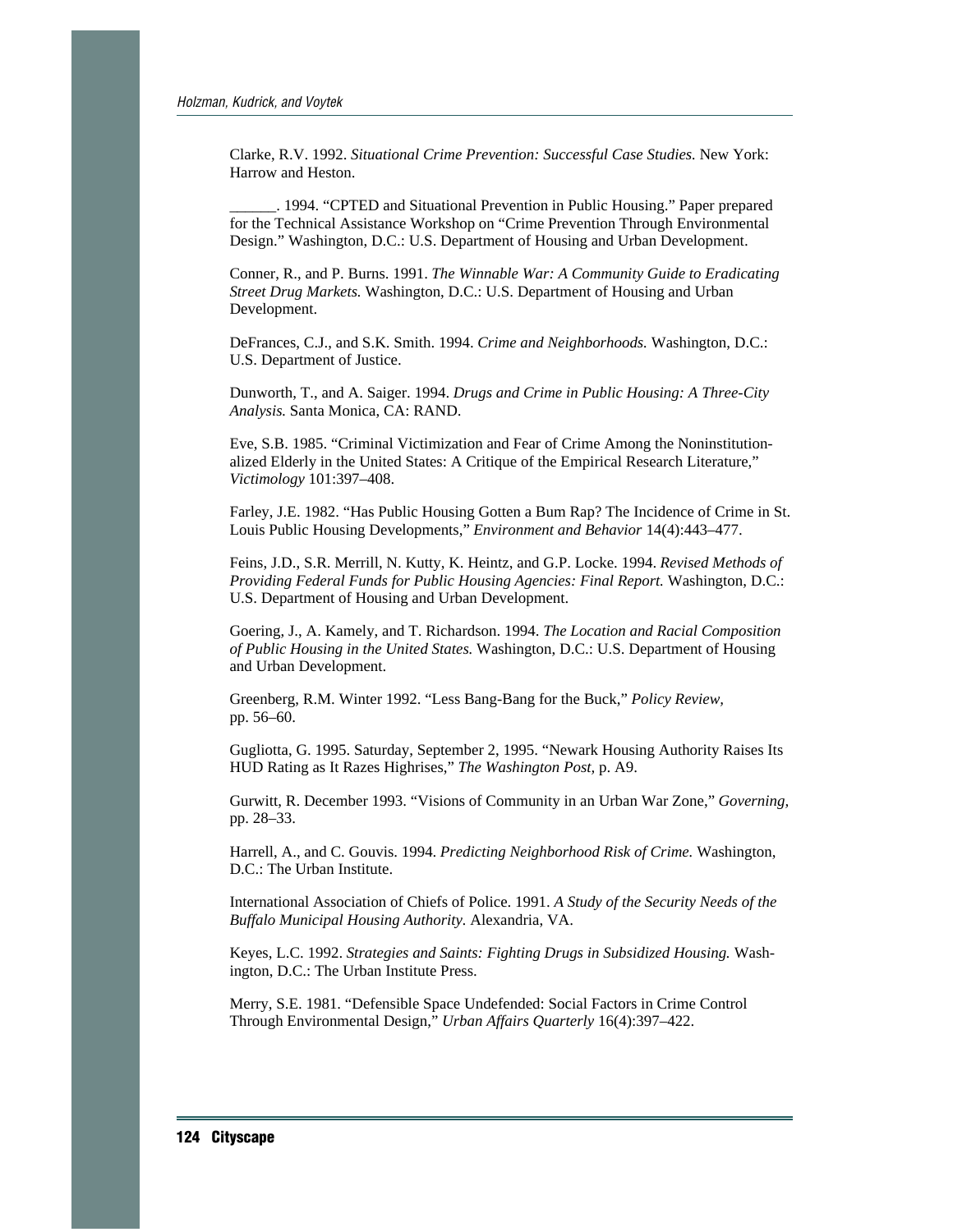\_\_\_\_\_\_. 1981. *Urban Danger: Life in a Neighborhood of Strangers.* Philadelphia: Temple University Press.

National Commission on Severely Distressed Public Housing. 1992. *The Final Report of the National Commission on Severely Distressed Public Housing: A Report to the Congress and the Secretary of Housing and Urban Development.* Washington, D.C.

Newman, O. 1972. *Defensible Space: Crime Prevention Through Urban Design.* New York: Macmillan.

\_\_\_\_\_\_, and K.A. Franck. 1980. *Factors Influencing Crime and Instability in Urban Housing Developments.* Washington, D.C.: National Institute of Justice.

Popkin, S.J., L.M. Olson, A.J. Lurigio, V.E. Gwiasda, and R.G. Carter. 1995. "Sweeping Out Drugs and Crime: Residents' Views of the Chicago Housing Authority's Public Housing Drug Elimination Program," *Crime and Delinquency* 41(1):73–99.

President's Commission on Housing. 1982. *The Report of the President's Commission on Housing.* Washington, D.C.

Rabushka, A., and W.G. Weissert. 1974. *Caseworkers or Police? How Tenants See Public Housing.* Stanford, CA: Hoover Institution Press.

Rainwater, L. 1970. *Behind Ghetto Walls: Black Family Life in a Federal Slum.* Chicago: Aldine.

Research Triangle Institute. 1994. *Survey of Public Housing Residents: Crime and Crime Prevention in Public Housing.* Research Triangle Park, NC.

Roncek, D.W., R. Bell, and J.M.A. Francik. 1981. "Housing Projects and Crime," *Social Problems* 29:151–166.

Rouse, W., V. Rubenstein, and H. Rubenstein. 1978. *Crime in Public Housing: A Review of Major Issues and Selected Crime Reduction Strategies,* Vol. 1. Washington, D.C.: U.S. Department of Housing and Urban Development, Office of Policy Development and Research.

Skogan, W.G. 1990. *Disorder and Decline: Crime and the Spiral of Decay in American Neighborhoods.* New York: Free Press.

\_\_\_\_\_\_, and S.O. Annan. 1994. "Drugs in Public Housing: Toward an Effective Police Response," in D. MacKenzie and C. Uchida, eds., *Drugs and Crime: Evaluating Public Police Initiatives.* Thousand Oaks, CA: Sage Publications.

Ueland and Junker. 1979. *Reuse and Improvements: High-Rise Public Housing.* Philadelphia: Philadelphia Housing Authority.

U.S. Department of Housing and Urban Development. 1985. *Final Report of the Evaluation of the Urban Initiatives Anti-Crime Demonstration.* Washington, D.C.

van Dijk, J.J.M., P. Mayhew, and M. Killias. 1990. *Experiences of Crime Across the World: Key Findings of the 1989 International Crime Survey.* Boston: Kluwer Law and Taxation Publishers.